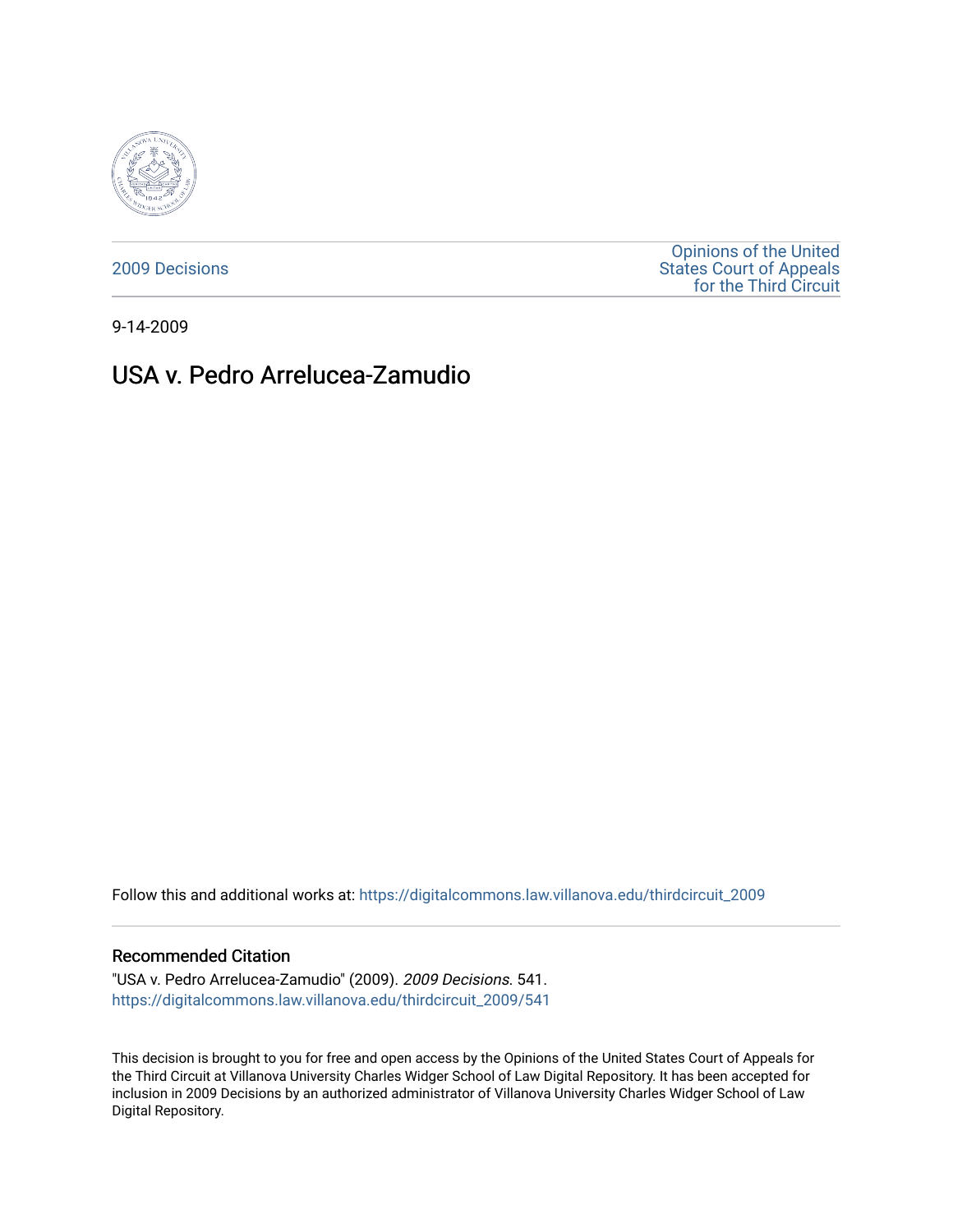### **PRECEDENTIAL**

UNITED STATES COURT OF APPEALS FOR THE THIRD CIRCUIT

l

l

l

No. 08-4397

UNITED STATES OF AMERICA

v.

PEDRO MANUEL ARRELUCEA-ZAMUDIO, a/k/a PEDRO ARRELUCEA

PEDRO MANUEL ARRELUCEA-ZAMUDIO, Appellant

Appeal from the United States District Court for the District of New Jersey (D.C. Criminal Action No. 1-08-cr-00136-001) District Judge: Honorable Renee M. Bumb

Argued on July 9, 2009

Before: SLOVITER, AMBRO, and JORDAN, Circuit Judges

(Opinion filed: September 14, 2009)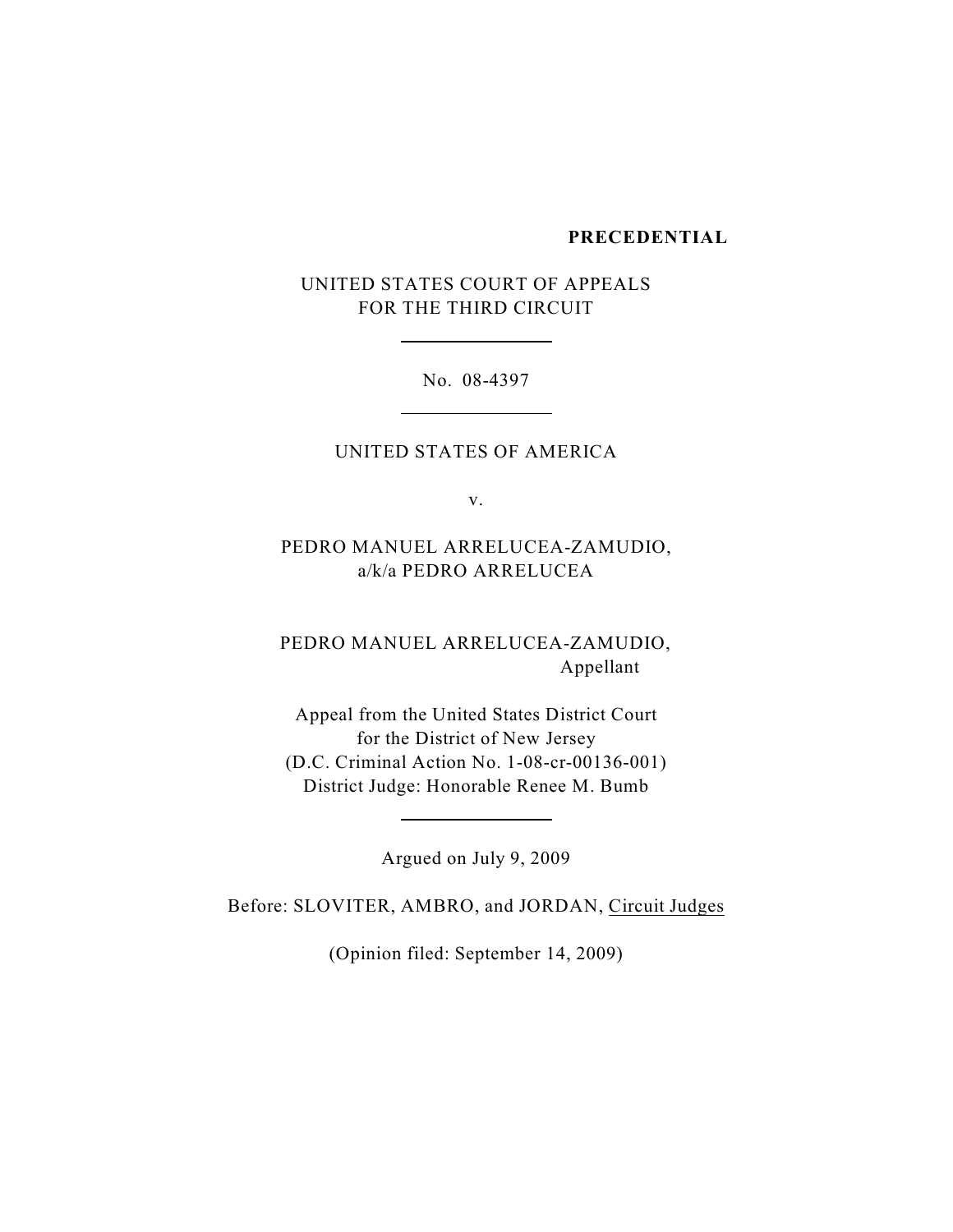Maggie F. Moy, Esquire (Argued) Office of Federal Public Defender 800-840 Cooper Street, Suite 350 Camden, NJ 08102-0000

Counsel for Appellant

Ralph J. Marra, Jr. Acting United States Attorney George S. Leone Chief, Appeals Division Jennifer H. Chin (Argued) Assistant U.S. Attorney Caroline A. Sadlowski, Esquire Office of United States Attorney 970 Broad Street, Room 700 Newark, NJ 07102-0000

Counsel for Appellee

l

 $\overline{a}$ 

# OPINION OF THE COURT

AMBRO, Circuit Judge

In certain federal judicial districts, "fast-track" programs allow qualifying immigrant defendants to plead guilty while waiving, among other things, their appellate and post-conviction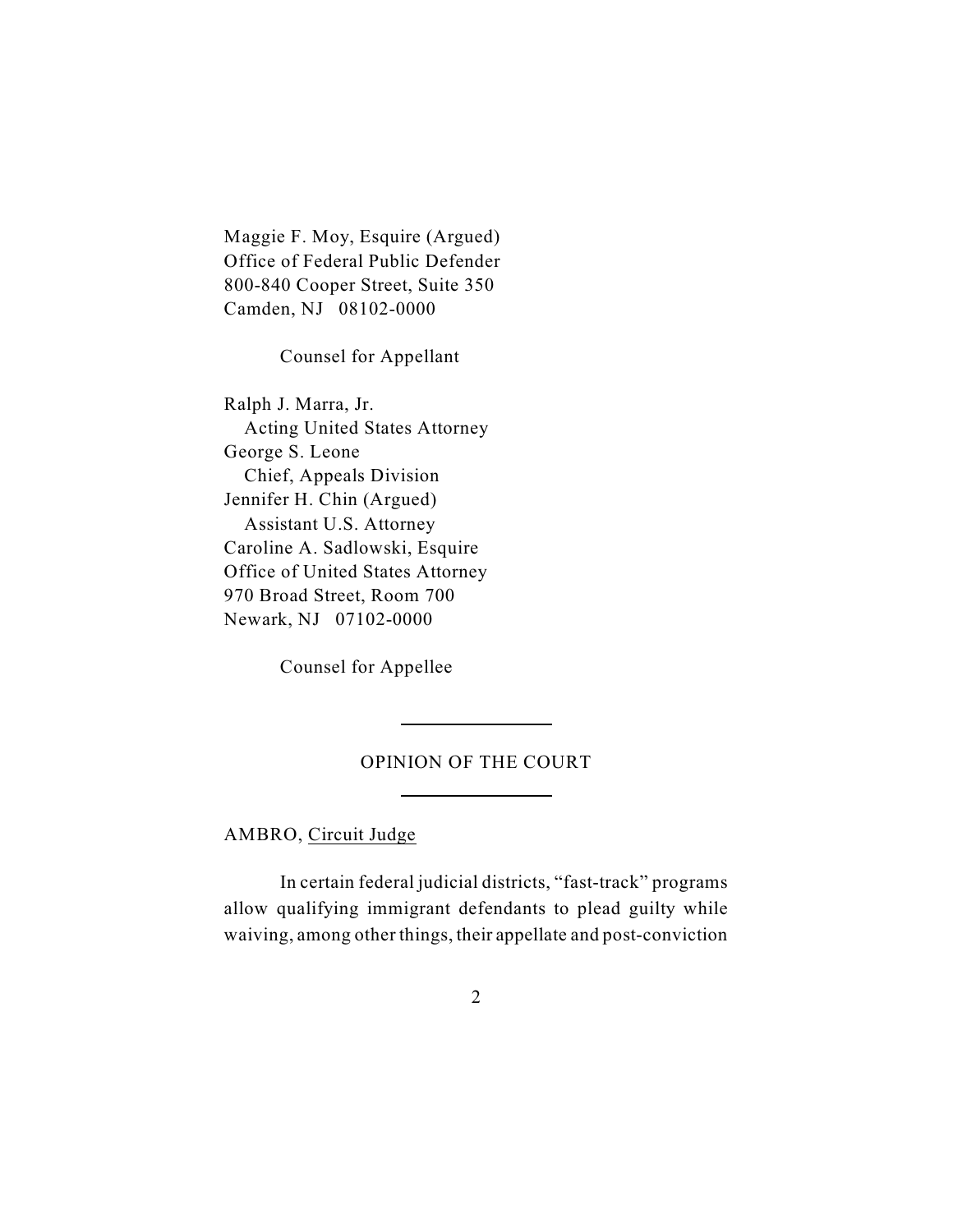rights. In turn, the Government agrees to request a departure from the relevant Sentencing Guidelines range. None of the districts in the Third Circuit is a fast-track district.

Pedro Manuel Arrelucea-Zamudio ("Arrelucea") pled guilty to illegal reentry into the United States, in violation of 8 U.S.C. § 1326(a) and (b)(2). The District Court sentenced him to 48 months' imprisonment. Arrelucea appeals his sentence, challenging, among other things, the Court's rejection of his argument for a downward variance based on the disparity in sentencing among immigration defendants in fast-track districts and non-fast-track districts.<sup>1</sup>

The Sentencing Guidelines are advisory, and the Supreme Court's decision in *Kimbrough v. United States*, 552 U.S. 85, 128 S.Ct. 558 (2007), has rekindled discussion regarding fasttrack districts and sentencing. The question before us is whether, post-*Kimbrough*, it is an abuse of a sentencing judge's discretion to consider varying from the Sentencing Guidelines in a non-fast-track jurisdiction based on the disparity created by lower immigration sentences in fast-track jurisdictions. Prior to *Kimbrough* we addressed this issue in *United States v. Vargas*, 477 F.3d 94 (3d Cir. 2007). We take this opportunity to clarify *Vargas* and expand on the issue in light of the Supreme Court's

<sup>&</sup>lt;sup>1</sup>The District Court had jurisdiction under 18 U.S.C.  $\S$  3231. We have appellate jurisdiction under 28 U.S.C. § 1291 and 18 U.S.C. § 3742(a).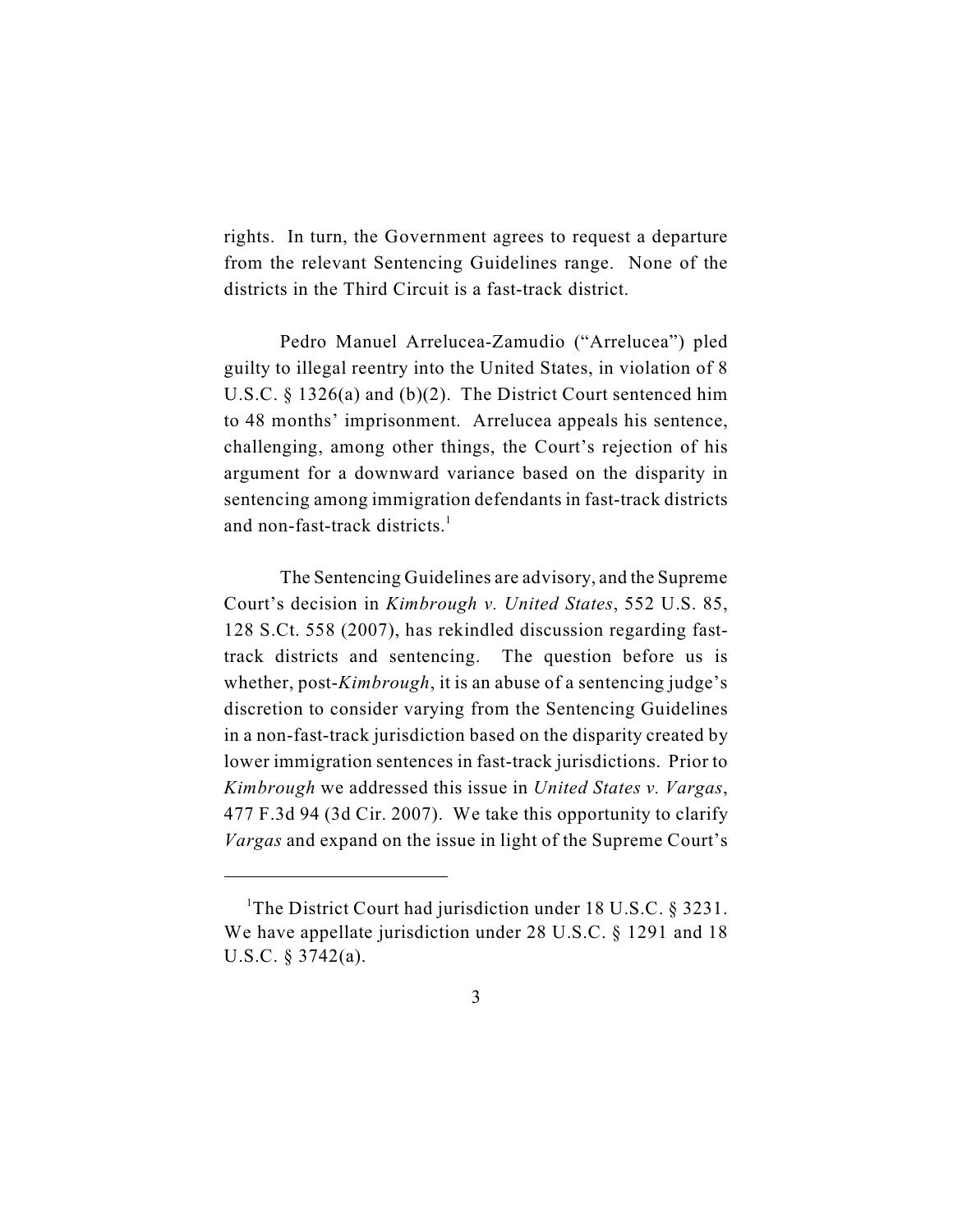recent guidance. We conclude that, under the logic of *Kimbrough*, it is within a sentencing judge's discretion to consider a variance from the Guidelines on the basis of a fasttrack disparity.

# **I. Background**

Arrelucea was born in Peru, but moved to Mexico with his wife and daughter in the late 1960s. He illegally entered the United States in 1979, eventually living and working in New Jersey, where he applied for U.S. residency. In 1991 he was convicted under New Jersey law of possession with intent to distribute a controlled substance, and was sentenced to 12 years' imprisonment. Approximately four years later, however, he was deported to Peru.

Arrelucea illegally reentered the United States in December 2000. He returned to New Jersey and secured employment using his previously issued Social Security number. According to Arrelucea, he supported his ex-wife and two children living in the United States, and sent money to his mother and sisters living in Peru. In June 2006, at 60 years old, Arrelucea was arrested again in New Jersey for possession with intent to distribute cocaine. This time, he was sentenced to five years in state prison. In September 2007, after serving approximately 15 months of his sentence, he was transferred to the custody of federal Immigration and Customs Enforcement.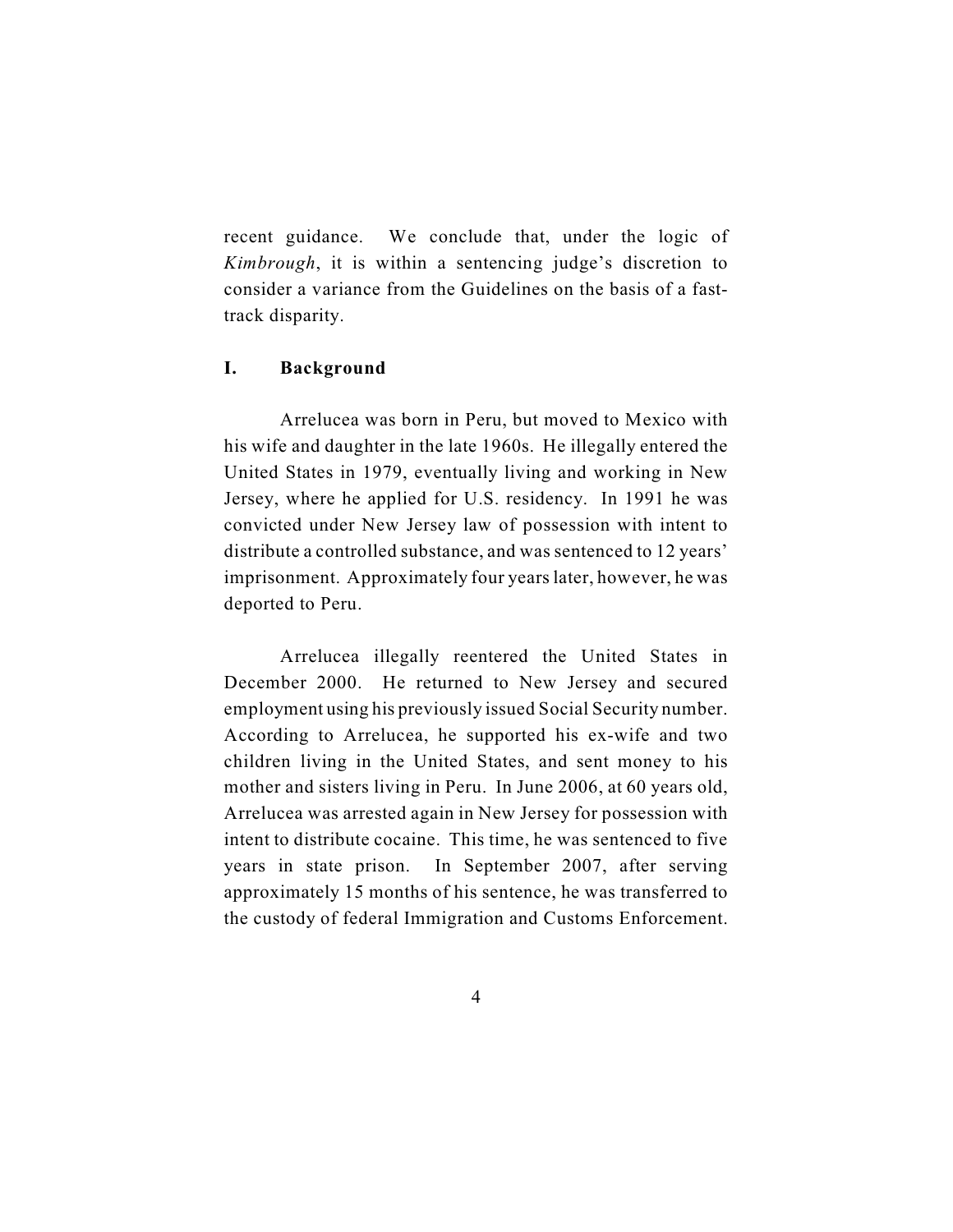A federal grand jury indicted Arrelucea on one count of illegal reentry, to which he pled guilty in May 2008. At his plea colloquy, Arrelucea admitted that he had been deported previously and had illegally reentered the United States. However, he did not make any admissions regarding his prior criminal history.<sup>2</sup> The Government offered evidence of Arrelucea's 1991 and 2006 New Jersey state felony convictions for possession with intent to distribute.

At Arrelucea's sentencing, he raised a facial constitutional challenge to the aggravated felony sentencing enhancement of the illegal reentry statute—that his prior convictions needed to be proven beyond a reasonable doubt before the District Court could enhance the normal sentencingrange calculation. The Court rejected this argument and allowed certified copies of Arrelucea's prior convictions to establish his eligibility for an enhancement.

Arrelucea also argued for a downward variance under 18 U.S.C. § 3553(a)(6) based on the disparity in sentence between fast-track and non-fast-track immigration districts. In his sentencing memorandum, he calculated his Guidelines range in a fast-track district at 30 to 37 months' imprisonment, rather

 $2$ Through the advice of counsel, Arrelucea did not admit to his prior convictions to preserve a constitutional challenge to the felony and aggravated felony sentence enhancement provision of the illegal reentry statute,  $8 \text{ U.S.C.} \$ § 1326(b)(2).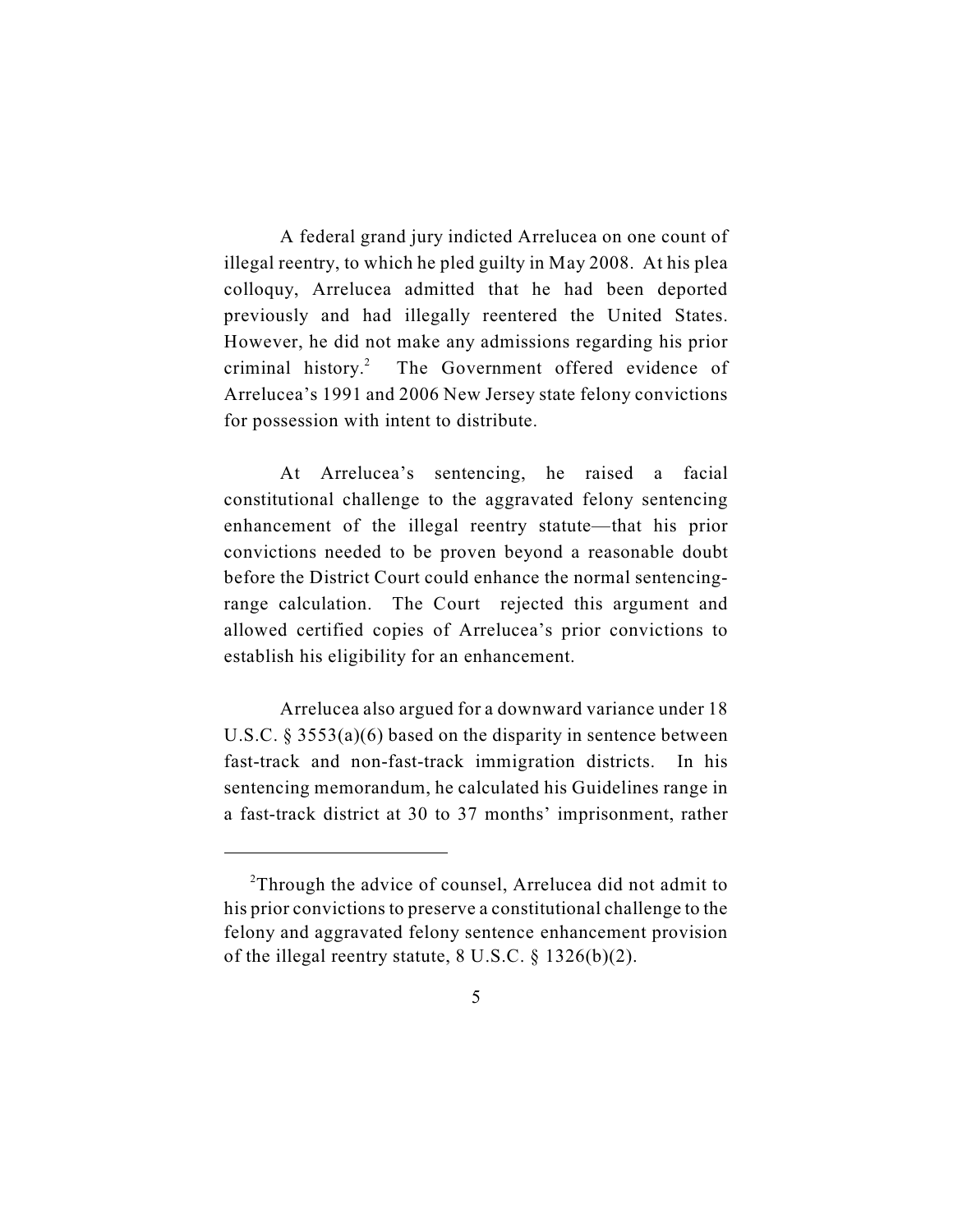than the higher 46 to 57 months' imprisonment under his nonfast-track calculation, and advocated for a sentence of not more than 36 months. The District Court rejected this argument, concluding that our decision in *Vargas* precluded consideration of a variance on this basis as a matter of law, and that the Supreme Court's decision in *Kimbrough* did not alter this analysis.

Finally, Arrelucea argued more generally that, based on his circumstances, the  $\S 3553(a)$  factors supported varying down to impose a sentence below the Guidelines range. For example, he stated that he only illegally reentered the country once to provide economic stability for his family and care for his daughters living in the United States, he worked and paid taxes while living in the United States, he suffers from ailments related to his age, he expressed remorse for his actions, and, after removal, he will no longer have the need to return to the United States because his children are grown and he has family in Peru. The Government opposed any downward variance.

The Court declined to vary from the Guidelines range, noting that Arrelucea was deported initially after committing a serious drug offense and that when he returned he committed another serious drug offense. Accordingly, it imposed a sentence of 48 months' imprisonment.

# **II. Standard of Review**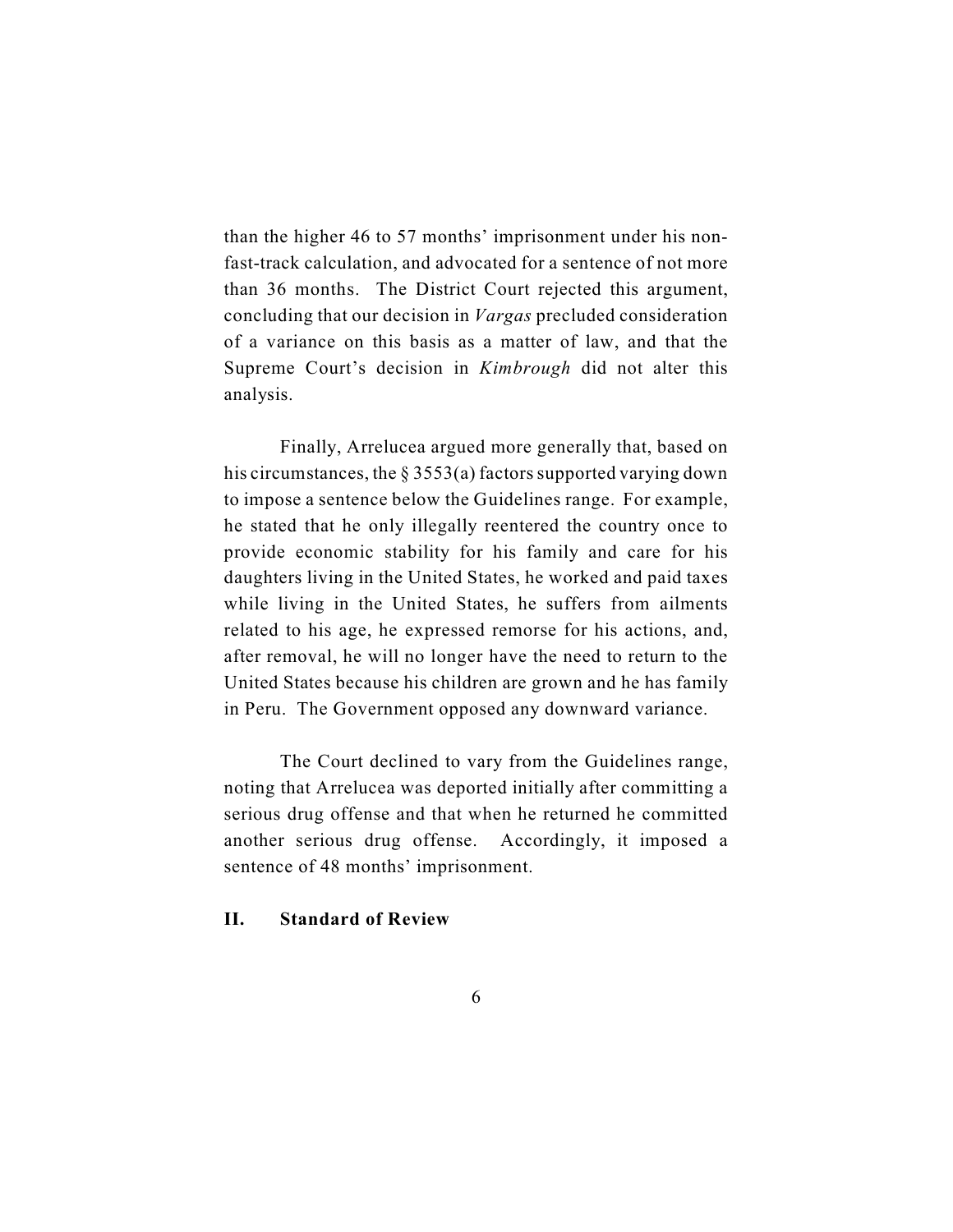We review a sentence for reasonableness under the deferential abuse-of-discretion standard. *Gall v. United States*, 552 U.S. 38, 128 S.Ct. 586, 594 (2007). Our review of procedural errors in sentencing includes a district court's improper calculation of the Guidelines, "treating the Guidelines as mandatory, failing to consider the  $\S$  3553(a) factors, selecting a sentence based on clearly erroneous facts, or failing to adequately explain the chosen sentence." *United States v. Wise*, 515 F.3d 207, 217 (3d Cir. 2008). In reviewing for reasonableness, alleged factual errors are subject to a "clearly erroneous" standard, but "purely legal" errors, such as a misinterpretation of the Guidelines or the governing caselaw, are reviewed *de novo*. *Id.*

### **III. Discussion**

#### **A. Fast-Track Programs**

We begin with some historical background on fast-track programs, which are also known as early disposition programs. They sprang up in federal judicial districts along the Mexican border, starting in Southern California, in the mid-1990s. Local U.S. Attorneys instituted these programs as an administrative mechanism to address the increase in their immigration caseload, such as the rise in prosecution of illegal reentry offenses, and to create a process for faster and more efficient disposition of these cases. U.S. Sentencing Comm'n, Report to Congress, *Downward Departures from the Federal Sentencing*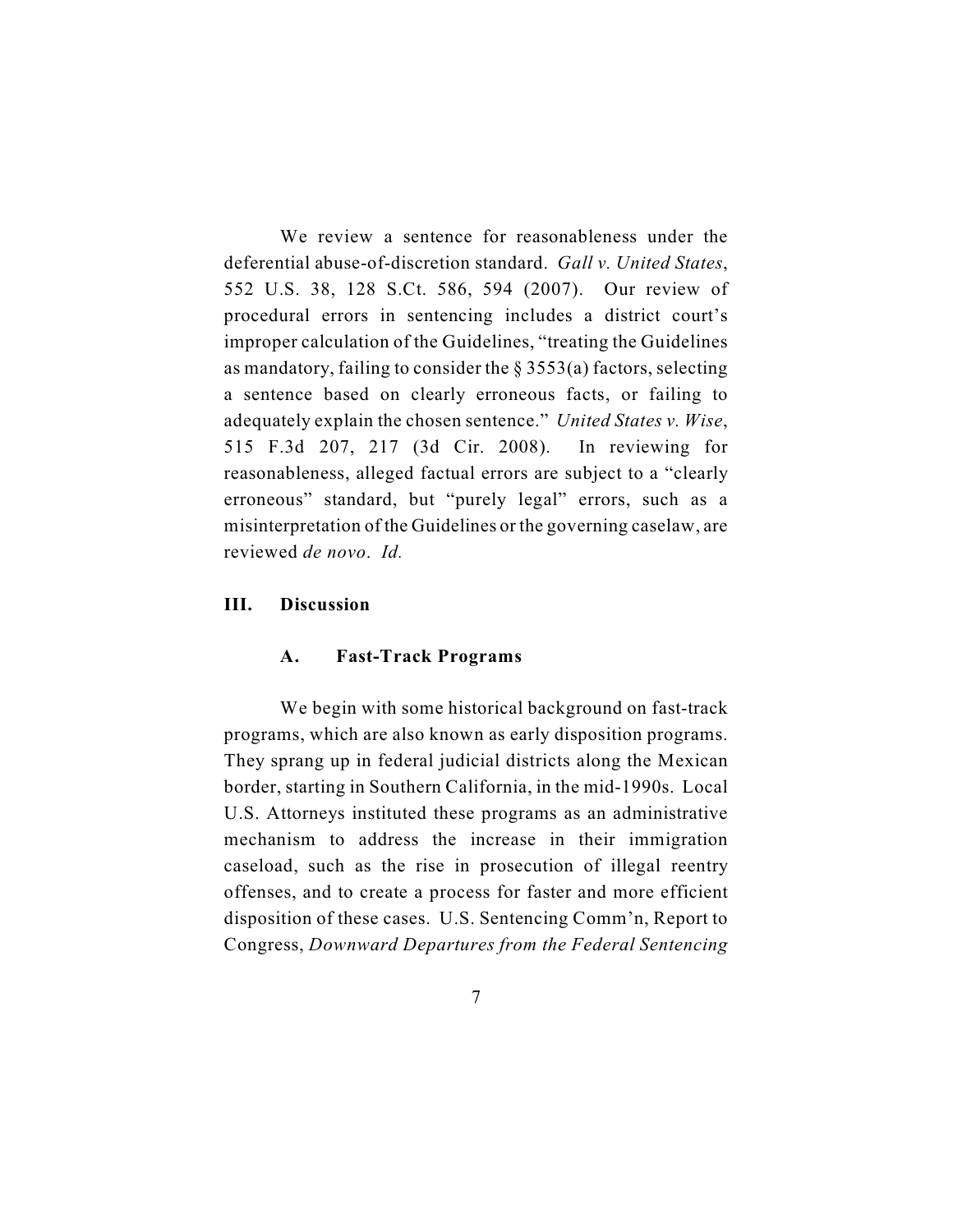*Guidelines*, at 65 (Oct. 2003) (hereinafter "Sentencing Commission Report").

In 2003, Congress took note of this growing pattern. Through the PROTECT  $Act<sub>3</sub><sup>3</sup>$  it sanctioned these programs under certain circumstances. PROTECT Act, § 401(m)(2)(B), 117 Stat. at 675; *see also* Sentencing Commission Report, at 56, 62. The Act, passed pre-*Booker*, was part of a more general effort by Congress to deal with a perceived increase in the rate of departures from the Sentencing Guidelines. PROTECT Act, § 401(m)(2)(A), 117 Stat. at 675; *see also* Sentencing Commission Report, at 56 (explaining that Congress amended 18 U.S.C. § 3553(c) (statement of reasons for imposing a sentence) and § 3742 (review of a sentence) to facilitate meaningful appellate review of sentences, particularly departure decisions).

Specifically concerning fast-track districts, the Act directed the Sentencing Commission to promulgate "a policy statement authorizing downward departures of no more than 4 levels if the Government files a motion for such departure pursuant to an early disposition program authorized by the Attorney General and the United States Attorney." PROTECT Act,  $\S$  401(m)(2)(B), 117 Stat. at 675. Shortly thereafter, in

<sup>&</sup>lt;sup>3</sup>Prosecutorial Remedies and Other Tools to End the Exploitation of Children Today Act (PROTECT), Pub. L. No. 108-21, 117 Stat. 650, 675 (2003).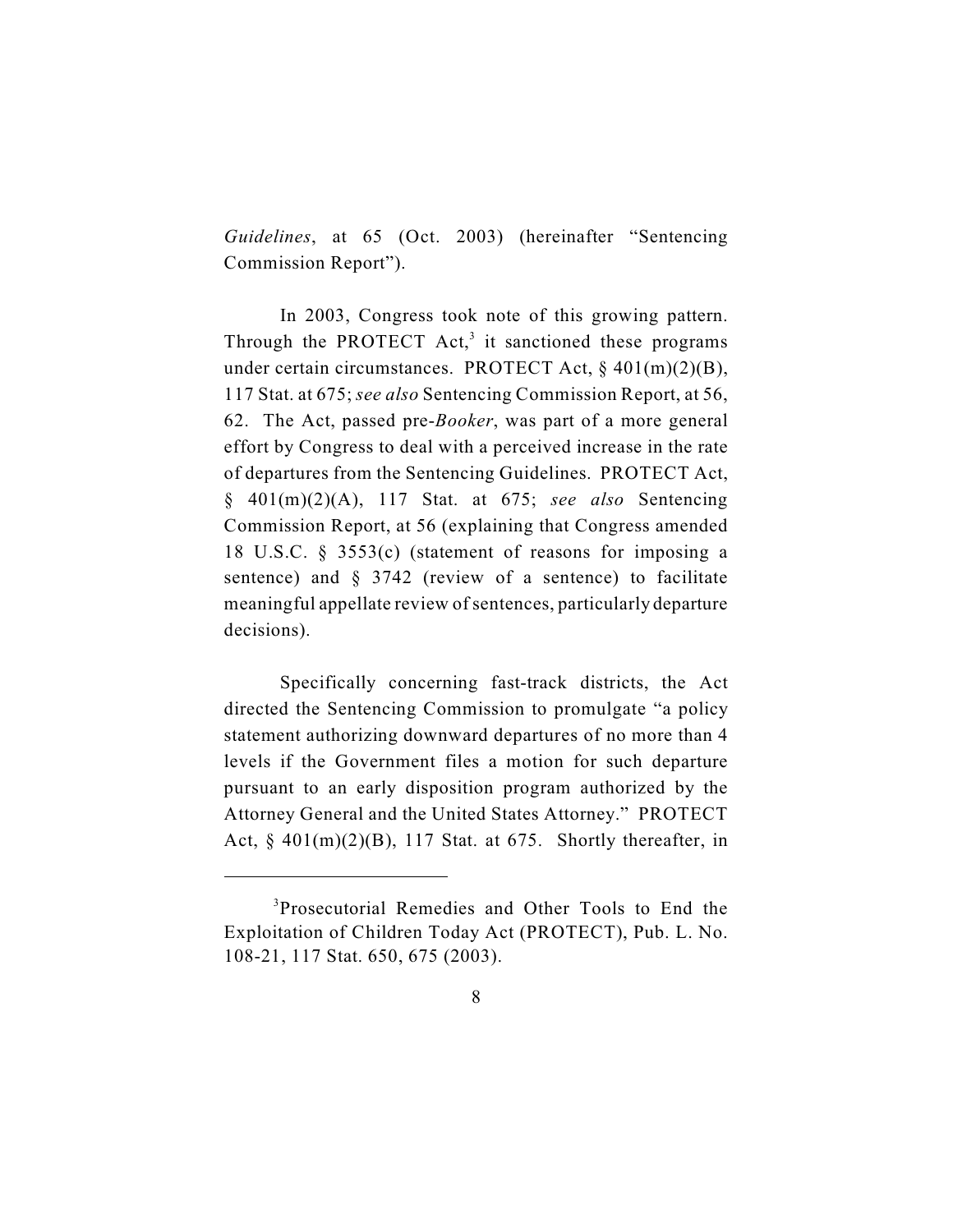October 2003, the Sentencing Commission created Guideline § 5K3.1, which provides that, "upon motion of the Government, the court may depart downward not more than 4 levels pursuant to an early disposition program authorized by the [Attorney General] and the United States Attorney for the district in which the court resides." This language tracks that of the PROTECT Act essentially verbatim.

In response to the PROTECT Act, the Attorney General issued a memorandum to all federal prosecutors discussing Department of Justice policies relating to authorization and administration of fast-track programs. Memorandum from John Ashcroft, Att'y Gen., Dep't of Justice, to U.S. Attorneys (Sept. 22, 2003), *reprinted in* 16 Fed. Sent. R. 134 (Dec. 2003) ("Attorney General Memorandum"). As part of a fast-track plea agreement, a qualifying defendant, at a minimum, must agree to the factual basis that accurately reflects his offense conduct, agree not to file any Federal Rule of Criminal Procedure 12(b)(3) motions (*e.g.*, alleging a defect in the indictment or to suppress evidence), and waive the right to appeal and right to file for a writ of habeas corpus under 28 U.S.C. § 2255 (except for ineffective assistance of counsel). In return, the Government may commit to recommend a Guidelines departure of not more than 4 levels, or may implement a "charge bargaining" fast-track program where the parties' agreement adjusts the initial Guidelines calculation downward by reducing the charge. *See* Attorney General Memorandum. As of February 2008, the Attorney General had authorized fast-track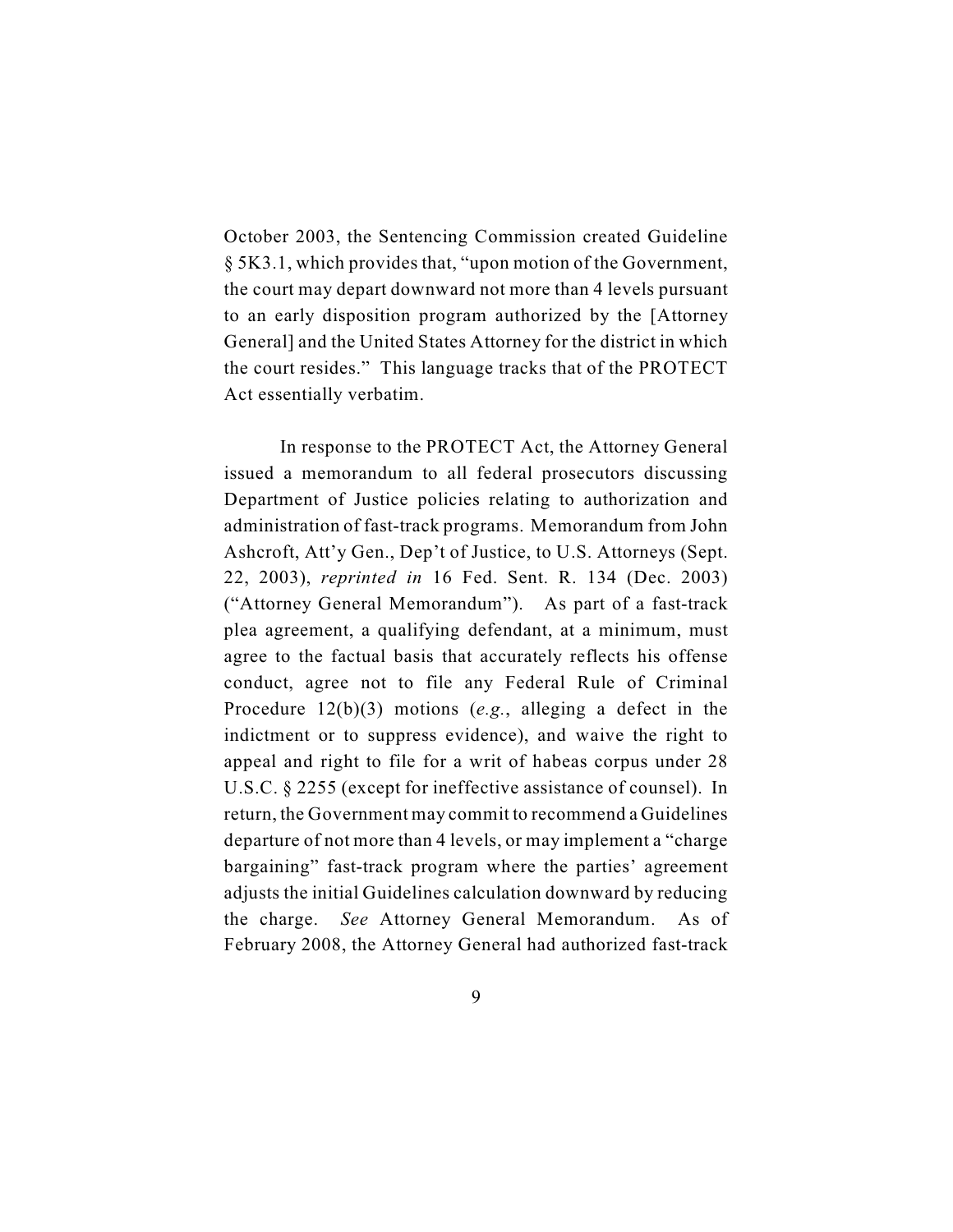programs in 20 districts, though only 16 of those have illegal reentry programs (thus, fast-track programs exist in approximately 17% of the 94 federal judicial districts). *See* Memorandum of Dep't of Justice, *Reauthorization of Early Disposition Programs* (Feb. 1, 2008).

### **B. Sentencing Discretion**

Arrelucea's fast-track argument concerns the extent of the District Court's discretion at sentencing. The Sentencing Guidelines are now advisory only. *United States v. Booker*, 543 U.S. 220, 246 (2005). In *United States v. Gunter*, 462 F.3d 237 (3d Cir. 2006) (and confirmed by the Supreme Court in *Kimbrough*, 128 S. Ct. at 574–75, and *Gall*, 128 S. Ct. at 596–97  $\&$  n.6), we provided sentencing judges with a three-step process for determining the appropriate sentence to impose on a defendant:

> (1) Courts must continue to calculate a defendant's Guidelines sentence precisely as they would have before *Booker.*

> (2) In doing so, they must formally rule on the motions of both parties and state on the record whether they are granting a departure and how that departure affects the Guidelines calculation, and take into account our Circuit's pre-*Booker* case law, which continues to have advisory force.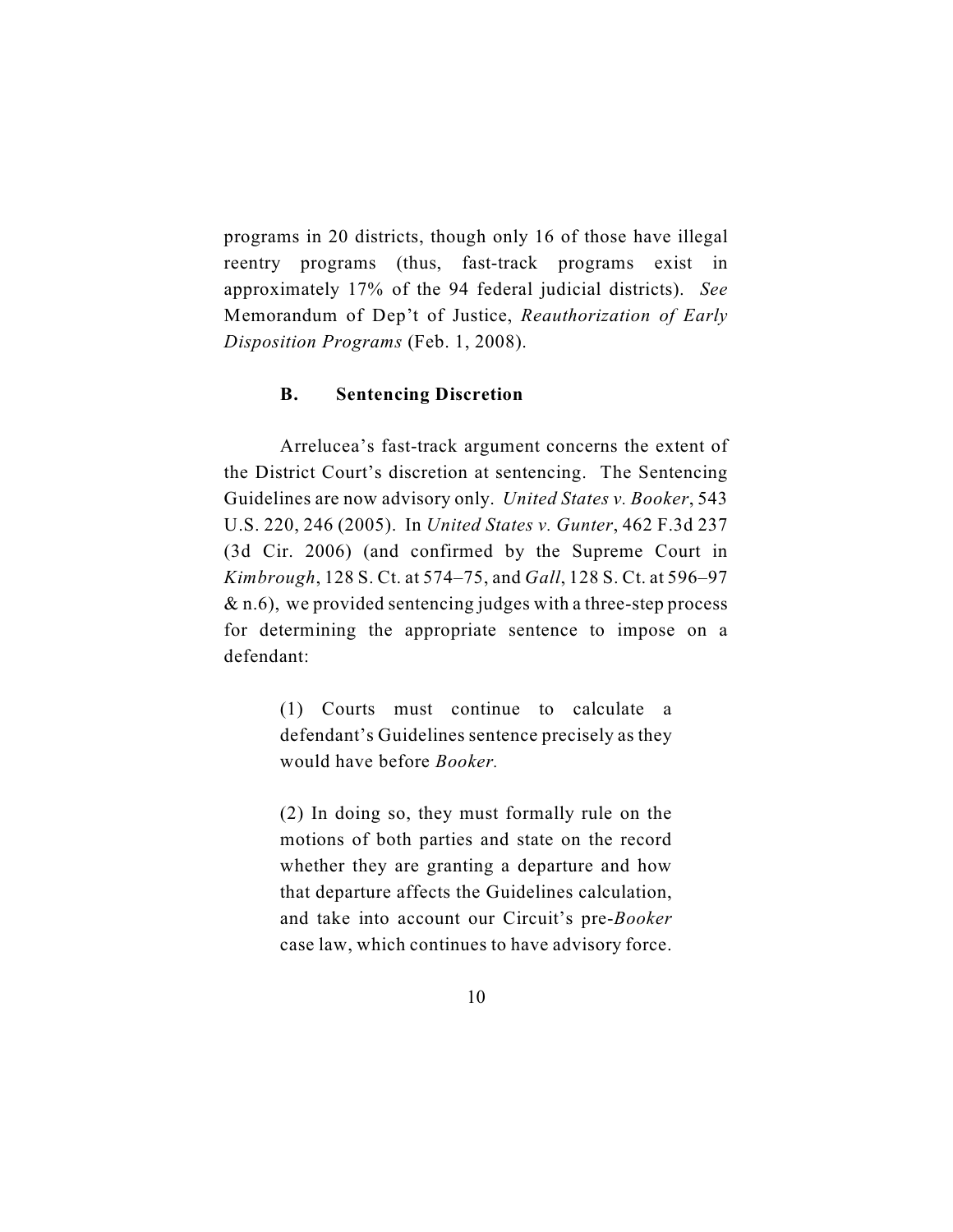(3) Finally, they are required to exercise their discretion by considering the relevant [18 U.S.C.] § 3553(a) factors in setting the sentence they impose regardless whether it varies from the sentence calculated under the Guidelines. $[$ <sup>4</sup>]

*Gunter*, 462 F.3d at 247 (alterations in original omitted) (internal quotations and citations omitted) (holding a sentencing judge can consider the crack/powder cocaine differential under step 3 because those Guidelines are advisory post-*Booker*). The statutory  $\S$  3553(a) sentencing factors that must be given "meaningful consideration" in step 3 include:

> (1) the nature and circumstances of the offense and the history and characteristics of the defendant;

> (2) the need for the sentence imposed  $-$  (A) to reflect the seriousness of the offense, to promote respect for the law, and to provide just punishment for the offense; (B) to afford adequate

<sup>&</sup>lt;sup>4"</sup>As an aside, our Court has previously stated that we distinguish between traditional departures based on a specific Guidelines provision [step 2] and sentencing 'variances' from the Guidelines that are based on *Booker* and the § 3553(a) factors [step 3]. *United States v. Vampire Nation*, 451 F.3d 189, 195 n.2 (3d Cir. 2006)." *Gunter*, 462 F.3d at 247.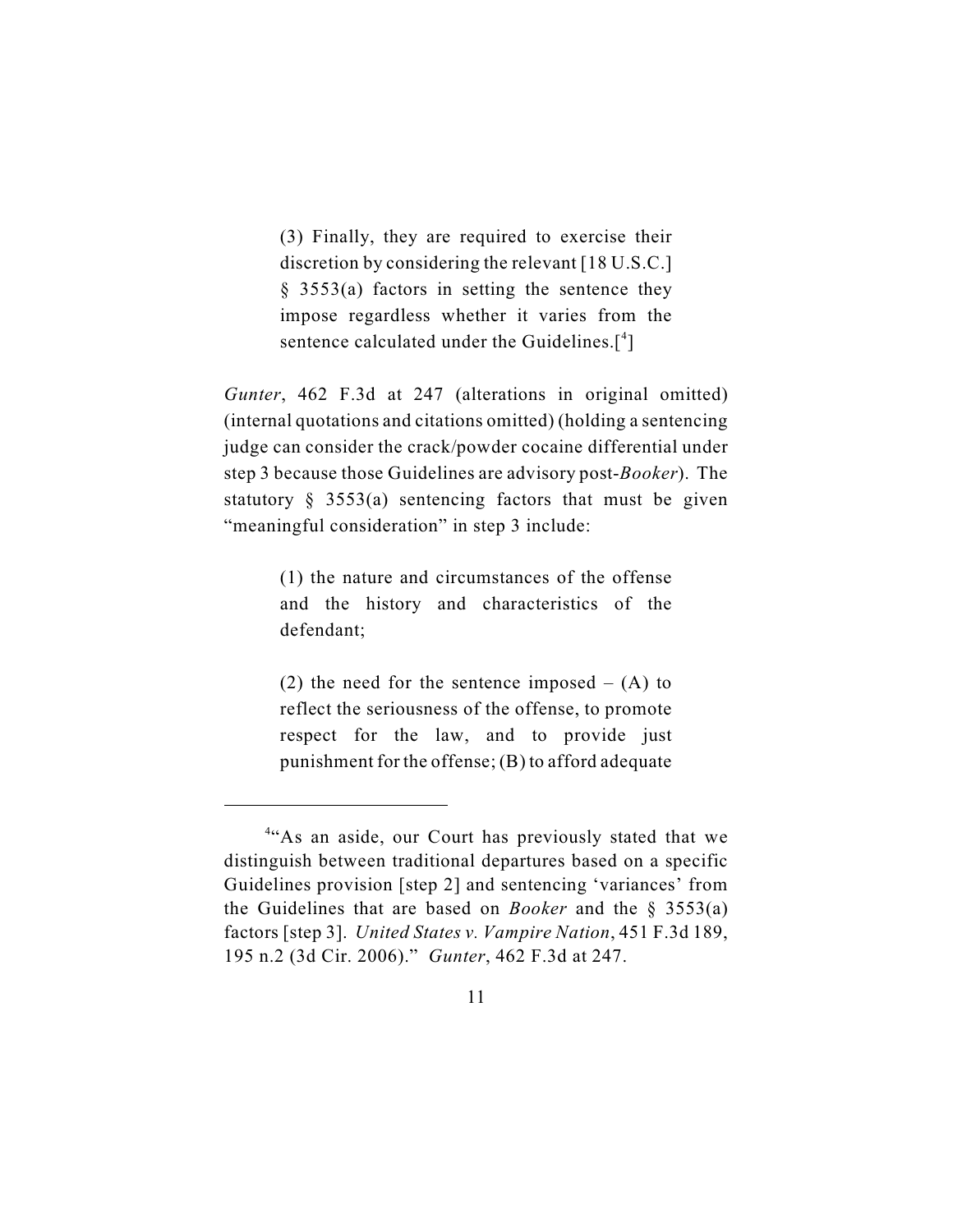deterrence to criminal conduct; (C) to protect the public from further crimes of the defendant; and (D) to provide the defendant with needed educational or vocational training, medical care, or other correctional treatment in the most effective manner;

(3) the kinds of sentences available;

(4) the kinds of sentence and the sentencing range established for  $-$  (A) the applicable category of offense committed by the applicable category of defendant as set forth in the guidelines  $-$  (i) issued by the Sentencing Commission . . . , subject to any amendments made to such guidelines by act of Congress . . . ; and (ii) that, except as provided in section  $3742(g)$ , are in effect on the date the defendant is sentenced; ...

(5) any pertinent policy statement  $-$  (A) issued by the Sentencing Commission . . . , subject to any amendments made to such policy statement by act of Congress . . . ; and (B) that, except as provided in section  $3742(g)$ , is in effect on the date the defendant is sentenced[;]

(6) the need to avoid unwarranted sentence disparities among defendants with similar records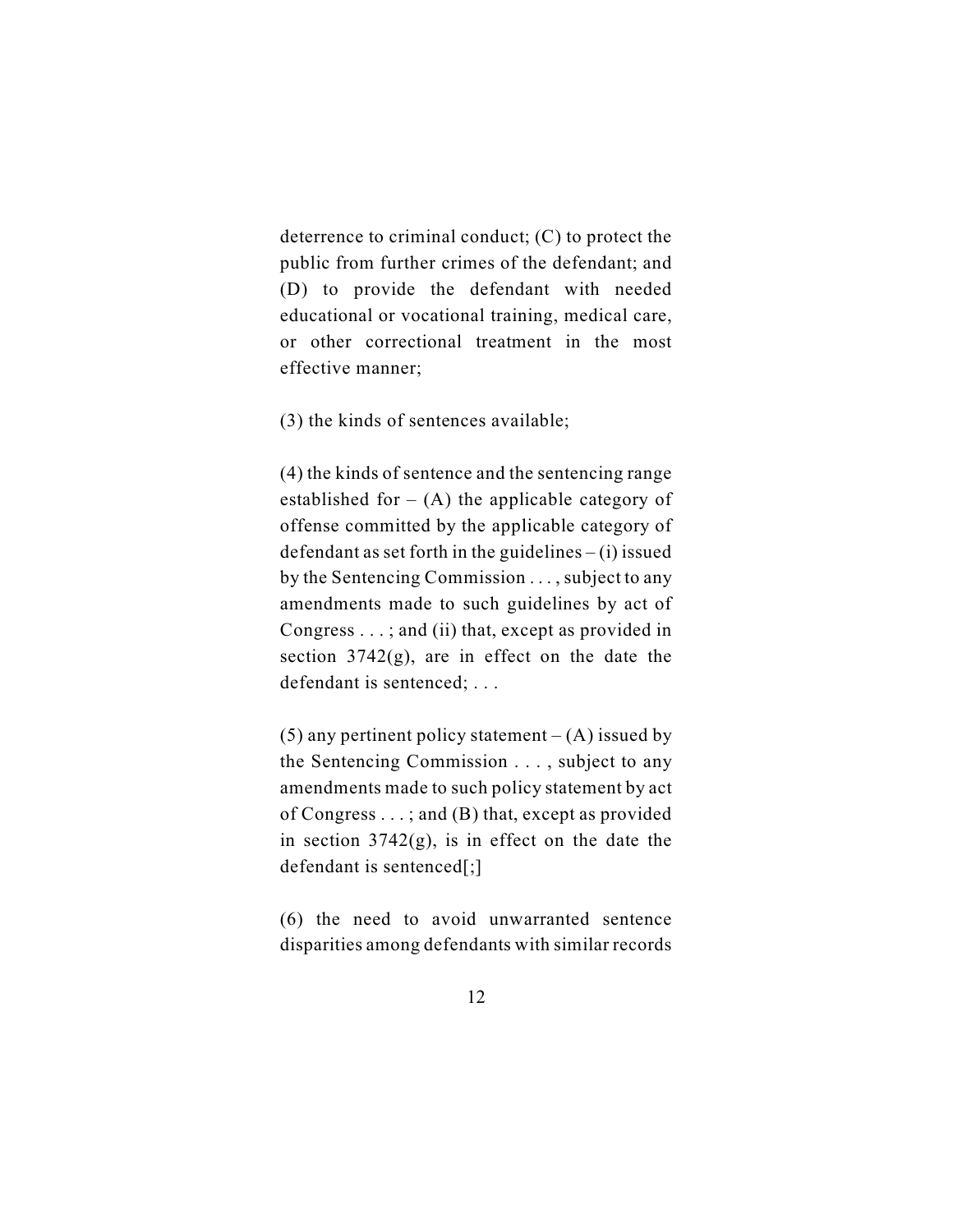who have been found guilty of similar conduct; and

(7) the need to provide restitution to any victims of the offense.

18 U.S.C. § 3553(a); *see Wise*, 515 F.3d at 216 (explaining that the applicable  $\S$  3553(a) factors must be given "meaningful consideration" by sentencing judges). The Guidelines are only one of the factors for a district court to weigh in determining the appropriate sentence to impose, and in doing so the court "may not presume that the Guidelines range is reasonable." *Gall*, 128 S.Ct. at 596–97.

We have spoken previously on the fast-track issue in *Vargas*, 477 F.3d 94, a pre-*Kimbrough* case. At sentencing for Vargas's illegal reentry offense, he requested a variance at *Gunter* step 3, arguing that a sentence within the Guidelines range "would create an unwarranted disparity in violation of 18 U.S.C. § 3553(a)(6)." *Id.* at 97 n.6. In rejecting this argument, we followed the "Second and Fourth through Eleventh Circuits [to] hold that a district court's refusal to adjust a sentence to compensate for the absence of a fast-track program does not make a sentence unreasonable." *Id.* at 99. Focusing specifically on subsection (a)(6), we reasoned that "any sentencing disparity authorized through an act of Congress cannot be considered 'unwarranted.'" *Id.* at 100. Prior to *Kimbrough*, nearly every Court of Appeals to consider the issue had "uniformly rejected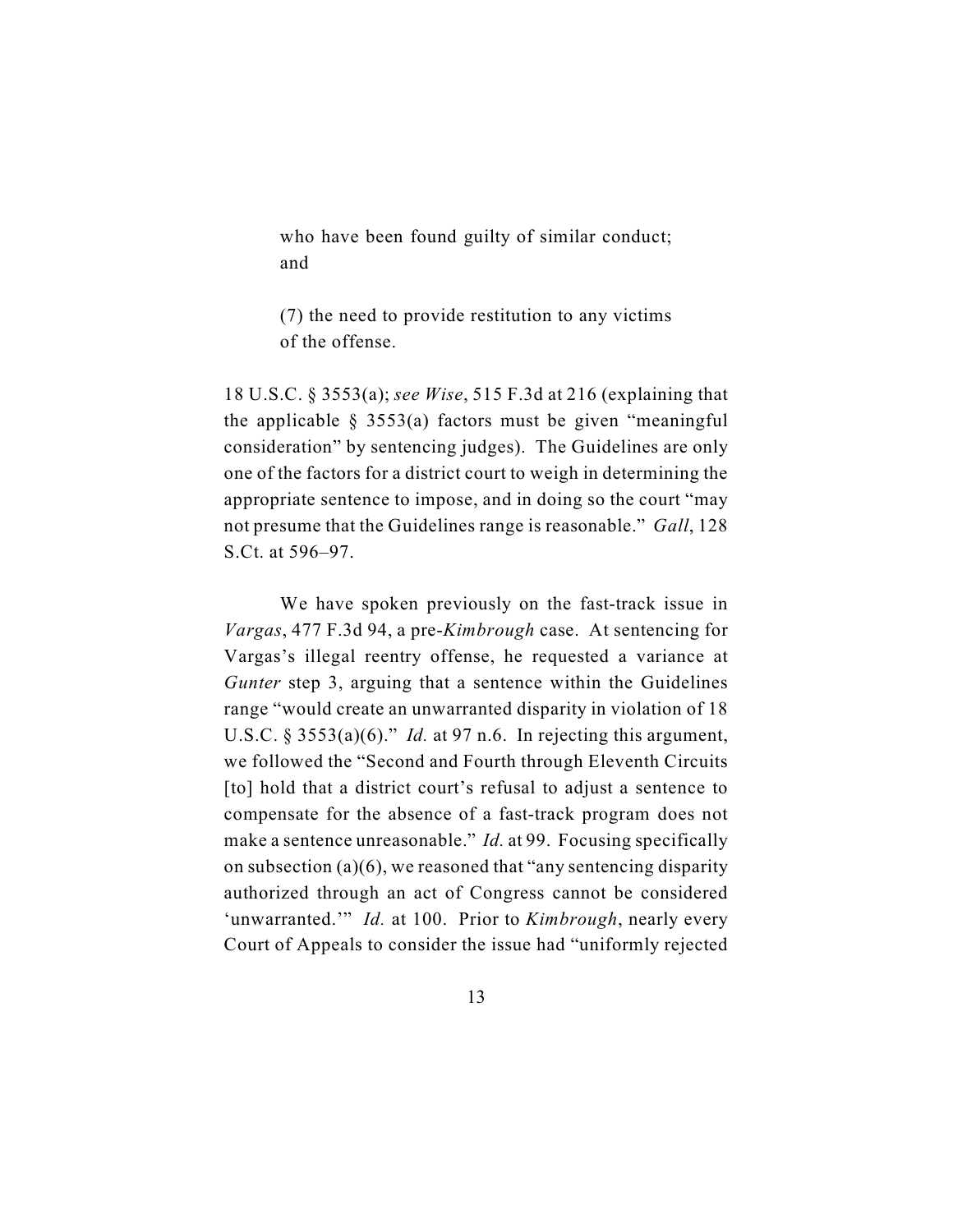arguments by non-fast-track defendants that any disparity created by these programs is unwarranted" under this subsection.*Id.* at 98–99 (citing cases from other Courts of Appeals). Consequently, we concluded that Vargas's within-Guidelines sentence was reasonable.

The Supreme Court added another landmark to the sentencing landscape when it addressed the crack/powder cocaine Sentencing Guidelines disparity in *Kimbrough*. The Anti-Drug Abuse Act of 1986 (Pub. L. No. 99-570, 100 Stat. 3207) "adopted a '100-to-1 ratio' that treated every gram of crack cocaine as the equivalent of 100 grams of powder cocaine." *Kimbrough*, 128 S.Ct. at 567. The Sentencing Commission did not use an empirical approach in formulating the crack/powder Guidelines, as is part of its institutional role, but instead employed the congressional ratio scheme. *Id.* at 567. The Commission later criticized that ratio, concluding that the resulting disparity between crack and cocaine sentences "fails to meet the sentencing objectives." *Id.* at 568–69 (describing the Commission's criticism and Congress's rejection of Commission-sponsored amendments to the Guidelines that would have replaced the 100-to-1 ratio with, at various times, a 20-to-1, 5-to-1, or even 1-to-1 ratio, and the Commission's unilateral change that reduced the crack base offense level by two levels).

Based on this background, *Kimbrough* held that a district court may deviate from the Guidelines range for crack cocaine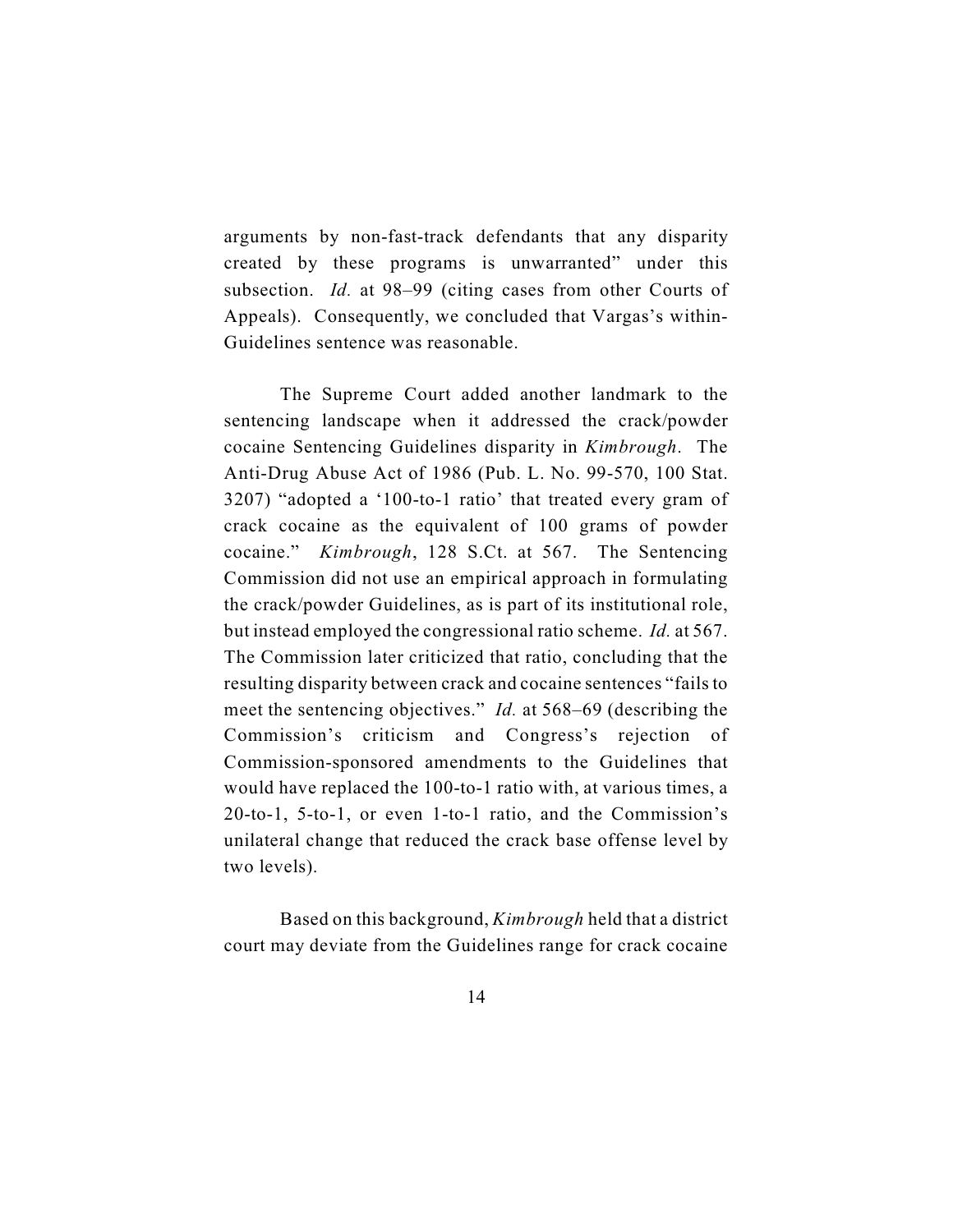offenses, "even in a mine-run case," if it concludes that the disparity between ranges for crack and powder cocaine results in a sentence "greater than necessary" to achieve the sentencing objectives of § 3553(a). *Id.* at 564, 575. Under *Booker*, the cocaine Guidelines, like all other Guidelines, are advisory only, and courts err in concluding that the crack/powder disparity reflected in the Guidelines is effectively mandatory. *Id.* at 564, 575; *see also Gall*, 128 S.Ct. at 597 (holding it is procedural error to treat the Guidelines as mandatory).

Significantly, the Court rejected the Government's argument that the cocaine sentencing disparity in the Guidelines was binding on district courts because it accorded with a policy mandated by Congress in the 1986 Act. *Kimbrough*, 128 S.Ct. at 570–71, 575. Rather, it found that in the 1986 Act Congress explicitly mandated only statutory maximum and minimum sentences, not the 100-to-1 ratio reflected in the Guidelines for the full range of cocaine quantities. *Id*. at 571–72.

This year, in *Spears v. United States*, 129 S.Ct. 840 (2009), the Supreme Court reconfirmed and succinctly explained its holding in *Kimbrough*.

> The only fact necessary to justify such a variance is the sentencing court's disagreement with the [G]uidelines—its policy view that the 100-to-1 ratio creates an unwarranted disparity. . . . That was indeed the point of *Kimbrough*: a recognition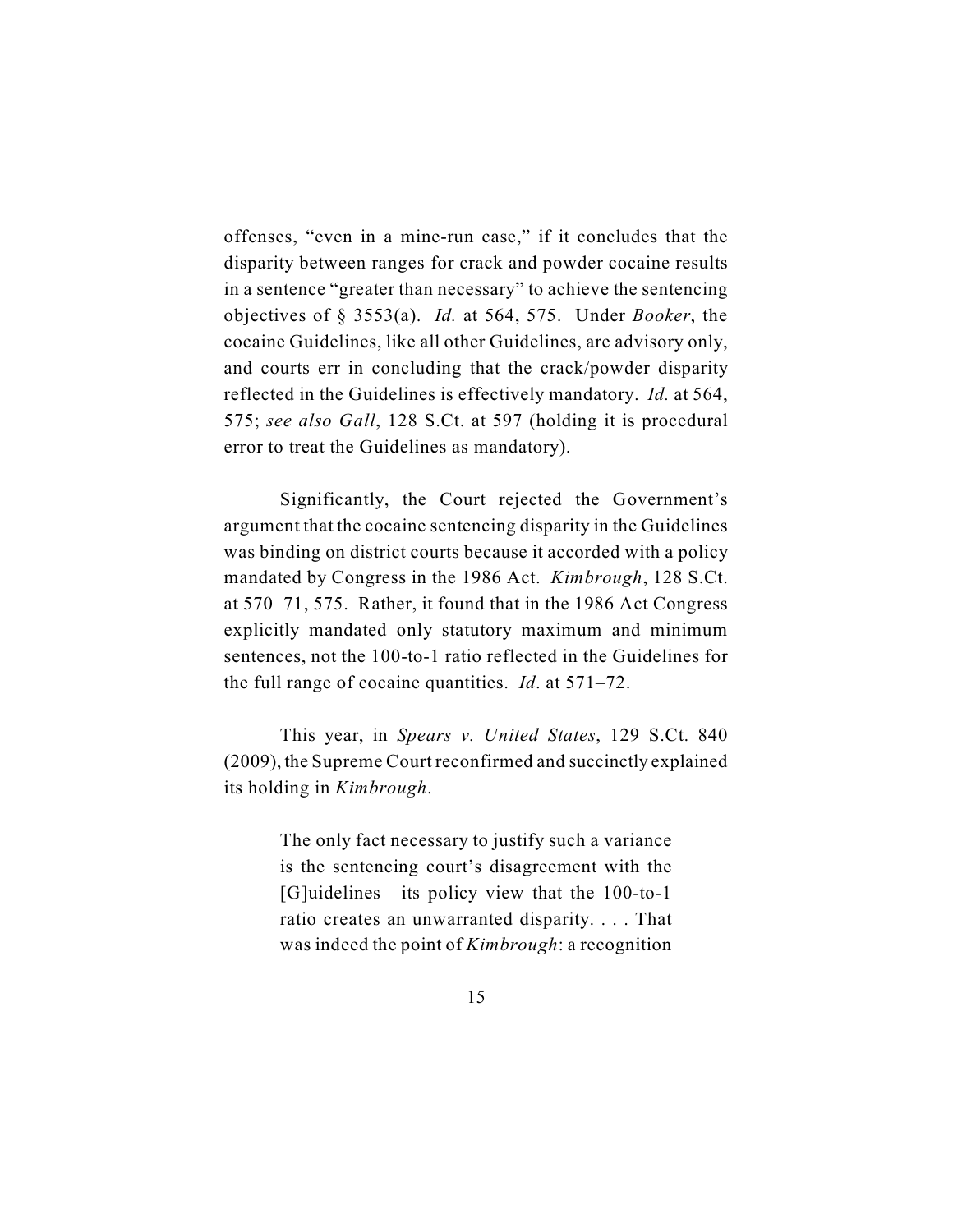of district courts' authority to vary from the crack cocaine Guidelines based on *policy* disagreement with them, and not simply based on an individualized determination that they yield an excessive sentence in a particular case.

*Id.* at 842–43 (emphasis in original).

Post-*Kimbrough*, a district court's sentencing discretion in a non-fast-track district remains the same at steps 1 and 2. That is, for a sentence to be procedurally reasonable, a court that disagrees with the sentencing disparity created by fast-track programs cannot alter the calculation of the Guidelines at step 1 to comport with the calculation in a charge-bargaining fasttrack district, nor do we understand that it could unilaterally grant a formal departure pursuant to Guideline § 5K3.1 under step 2 without the Government's recommendation.<sup>5</sup> We

<sup>&</sup>lt;sup>5</sup>Under step 1, a charge-bargaining program alters the initial Guidelines calculation. It is sanctioned by the Attorney General, but not contemplated by Congress in the PROTECT Act or the companion Guidelines section. A prosecutor employing this approach allows a defendant to plead guilty to the less serious charge of improper entry, thus reducing the Guidelines range calculation, sometimes well beyond what would otherwise be a four-level departure at step 2. Under step 2, if a defendant in a fast-track district pleads guilty pursuant to this program, the Government agrees to recommend a downward departure from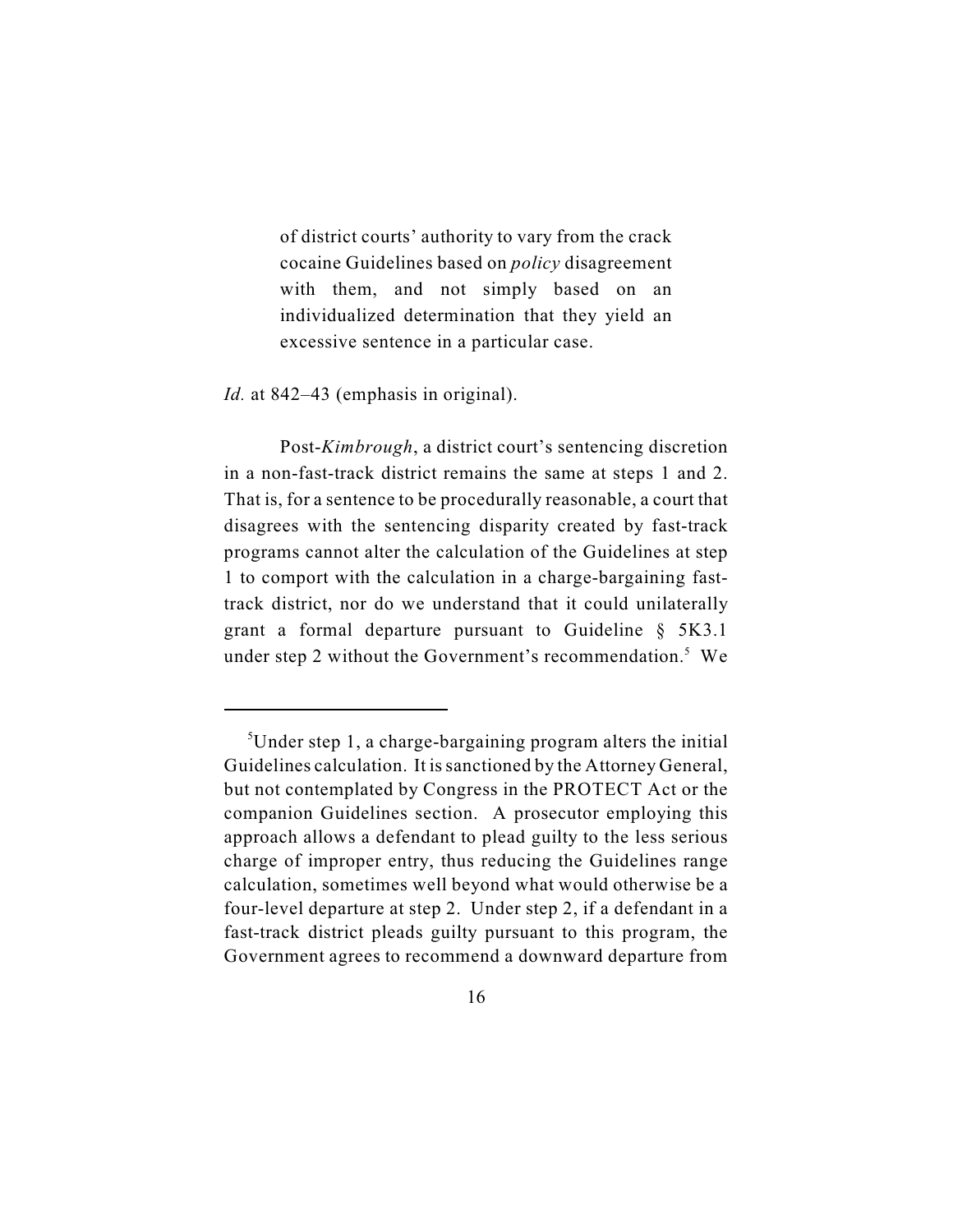deal in this case only with a district court's ability to consider a variance on the basis of a fast-track argument post-*Kimbrough* at step 3 when fashioning an appropriate sentence to meet the § 3553(a) sentencing objectives.

*Vargas*'s holding under step 3—that it is not an abuse of a sentencing judge's discretion to decline to vary on the basis of fast-track disparity—remains viable after *Kimbrough*. *Vargas*, 477 F.3d at 99. This accords with *Gunter*, where we explained that a district court "is under no obligation to impose a sentence below the applicable Guidelines range solely on the basis of the crack/powder cocaine differential." 462 F.3d at 249. Thus, in reviewing a district court's sentence, we do not conclude that a sentence is *per se* unreasonable because the judge declined to vary from the Guidelines range based on a defendant's fast-track argument.

We must clarify *Vargas* post-*Kimbrough*, however, to the extent that it has been read—as the District Court did here—as prohibiting a sentencing court's discretion to consider a fasttrack disparity argument because such a disparity is warranted by Congress under § 3553(a)(6). That interpretation is no longer the view of our Court in light of *Kimbrough*'s analytic

the Guidelines range based on a formal departure motion, as stated in Guideline § 5K3.1.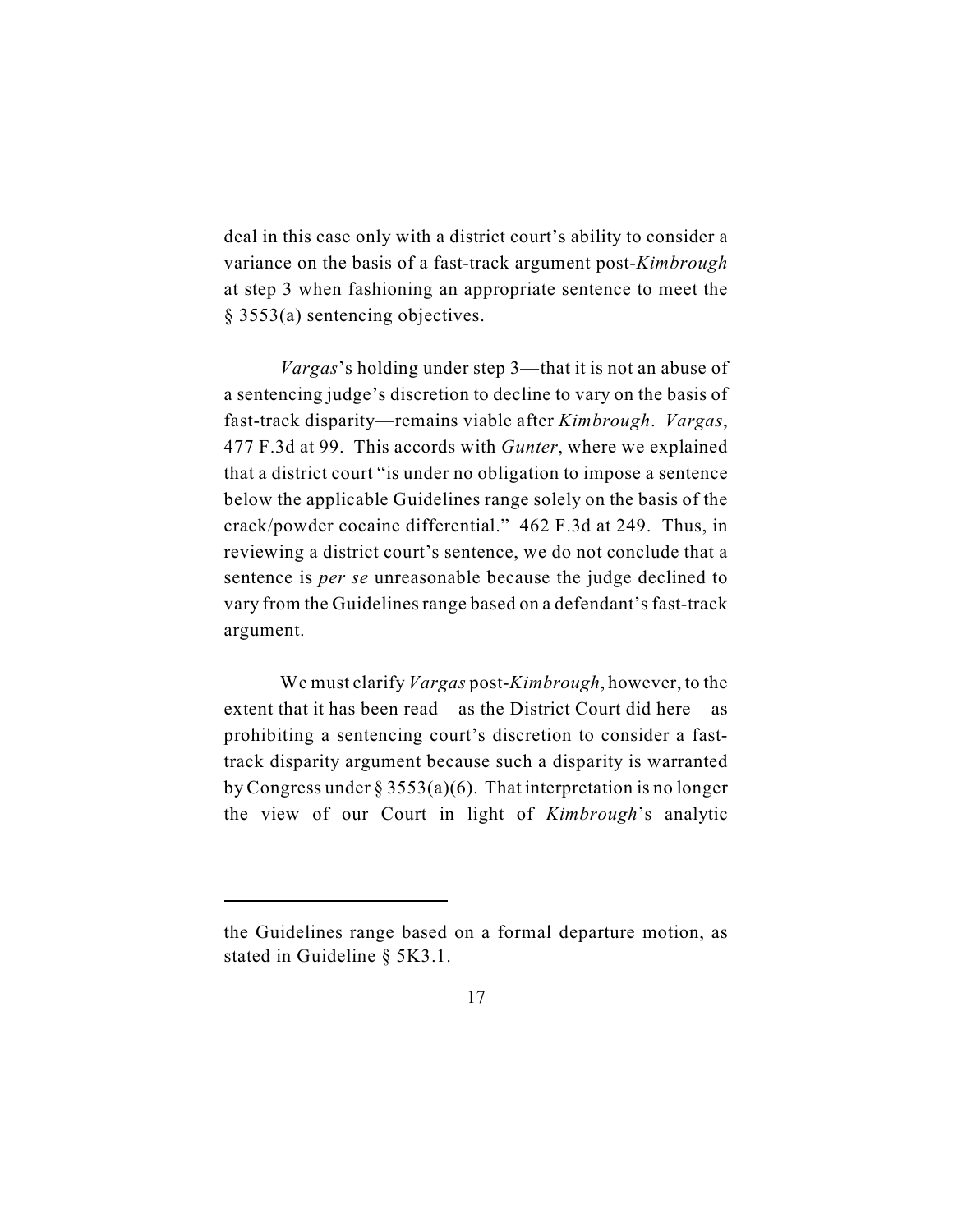reasoning.<sup>6</sup>

The fast-track issue should not be confined to subsection  $(a)(6)$ , which concerns "avoid[ing] unwarranted sentencing disparities." Instead, we hold that a sentencing judge has the discretion to consider a variance under the totality of the § 3553(a) factors (rather than one factor in isolation) on the basis of a defendant's fast-track argument, and that such a variance would be reasonable in an appropriate case.

We analogize this issue to the crack cocaine question dealt with in *Kimbrough*. In the cocaine Guidelines context, the Supreme Court stated that a sentencing "judge must include the Guidelines range in the array of factors warranting consideration. The judge may determine, however, that, in the particular case, a within-Guidelines sentence is 'greater than

 $64$ <sup>t</sup>Although a panel of this court is bound by, and lacks authority to overrule, a published decision of a prior panel, . . . a panel may reevaluate a precedent in light of intervening authority . . . ." *Reich v. D.M. Sabia Co.*, 90 F.3d 854, 858 (3d Cir. 1996); *see also Institutional Investors Group v. Avaya, Inc.*, 564 F.3d 242, 276 n.50 (quoting *Williams v. Ashland Eng'g Co.*, 45 F.3d 588, 592 (1st Cir. 1995) ("An existing panel decision may be undermined by controlling authority, subsequently announced, such as an opinion of the Supreme Court . . . ."), *overruled on other grounds by Carpenters Local Union No. 26 v. U.S. Fid. & Guar. Co.*, 215 F.3d 136 (1st Cir. 2000)).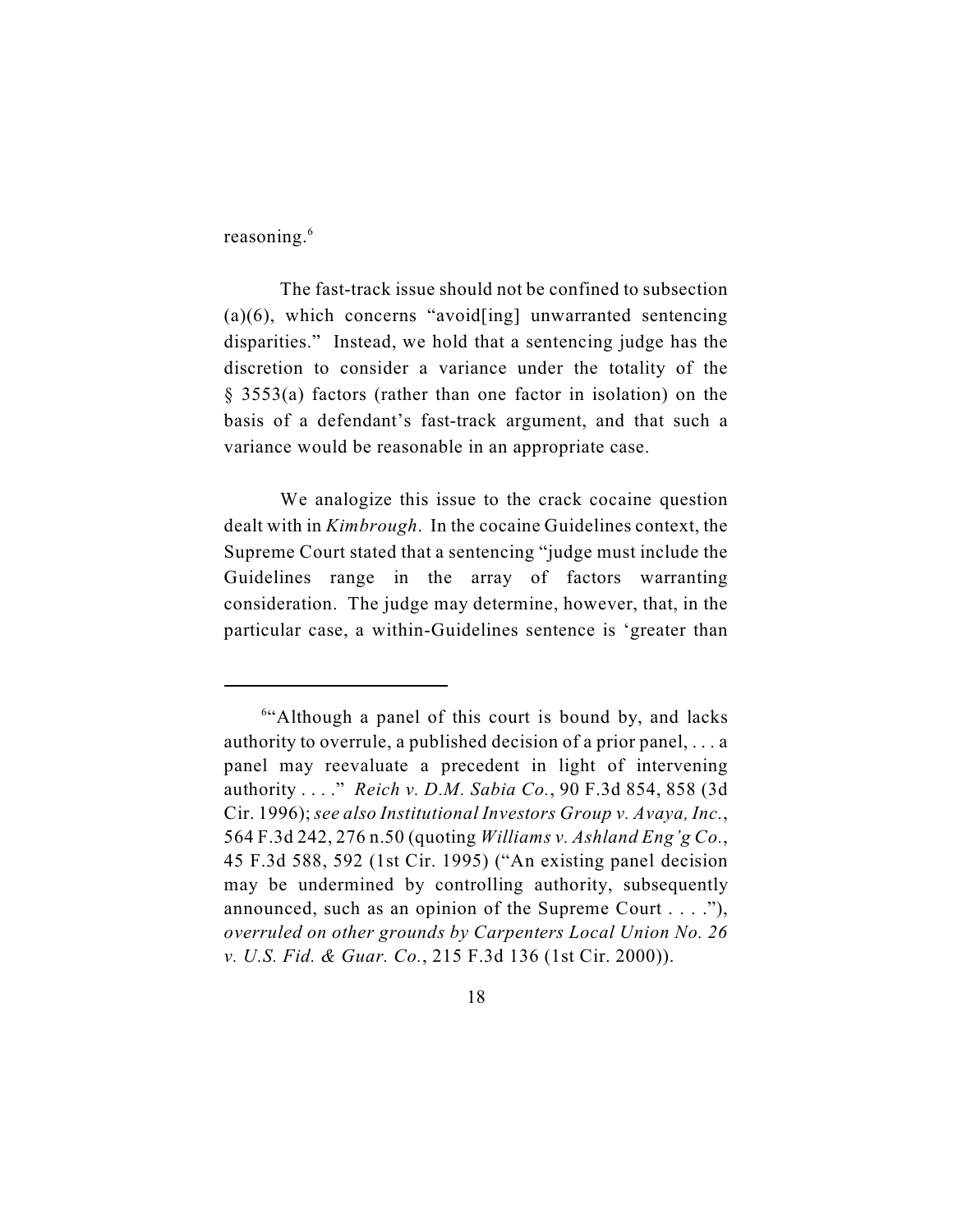necessary' to serve the objectives of sentencing." *Kimbrough*, 128 S.Ct. at 564. The Court held that, "[i]n making that determination, the judge may consider the disparity between the Guidelines' treatment of crack and powder cocaine offenses," *id.*, and, "[t]o reach an appropriate sentence, ... disparities must be weighed against the other § 3553(a) factors." *Id.* at 574. By logical extension we believe a judge may also consider the disparate treatment of immigration defendants that is created by fast-track programs in determining whether a Guidelines sentence is greater than necessary under the  $\S$  3553(a) factors.

# **1. Congressional Policy**

Three of our sister Circuit Courts of Appeals—in the Fifth, Ninth, and Eleventh Circuits—have taken another approach in re-evaluating this issue after *Kimbrough*, concluding that it has no effect on fast-track sentencing arguments. *United States v. Gomez-Herrera*, 523 F.3d 554, 559 <sup>7</sup>

<sup>&</sup>lt;sup>7</sup>In *Kimbrough*, the Supreme Court noted a similar split among the Courts of Appeals on the crack cocaine disparity question. *See* 128 S.Ct. at 566 n.4 (indicating that our Court (in *Gunter*) and the D.C. Circuit Court adopted *Kimbrough*'s approach to discretion allowed sentencing judges to consider the crack/powder cocaine disparity, while the First, Second, Fourth, Fifth, Seventh, Eighth, and Eleventh Circuit Courts adopted the rejected approach that a district court has no discretionary authority to consider that disparity).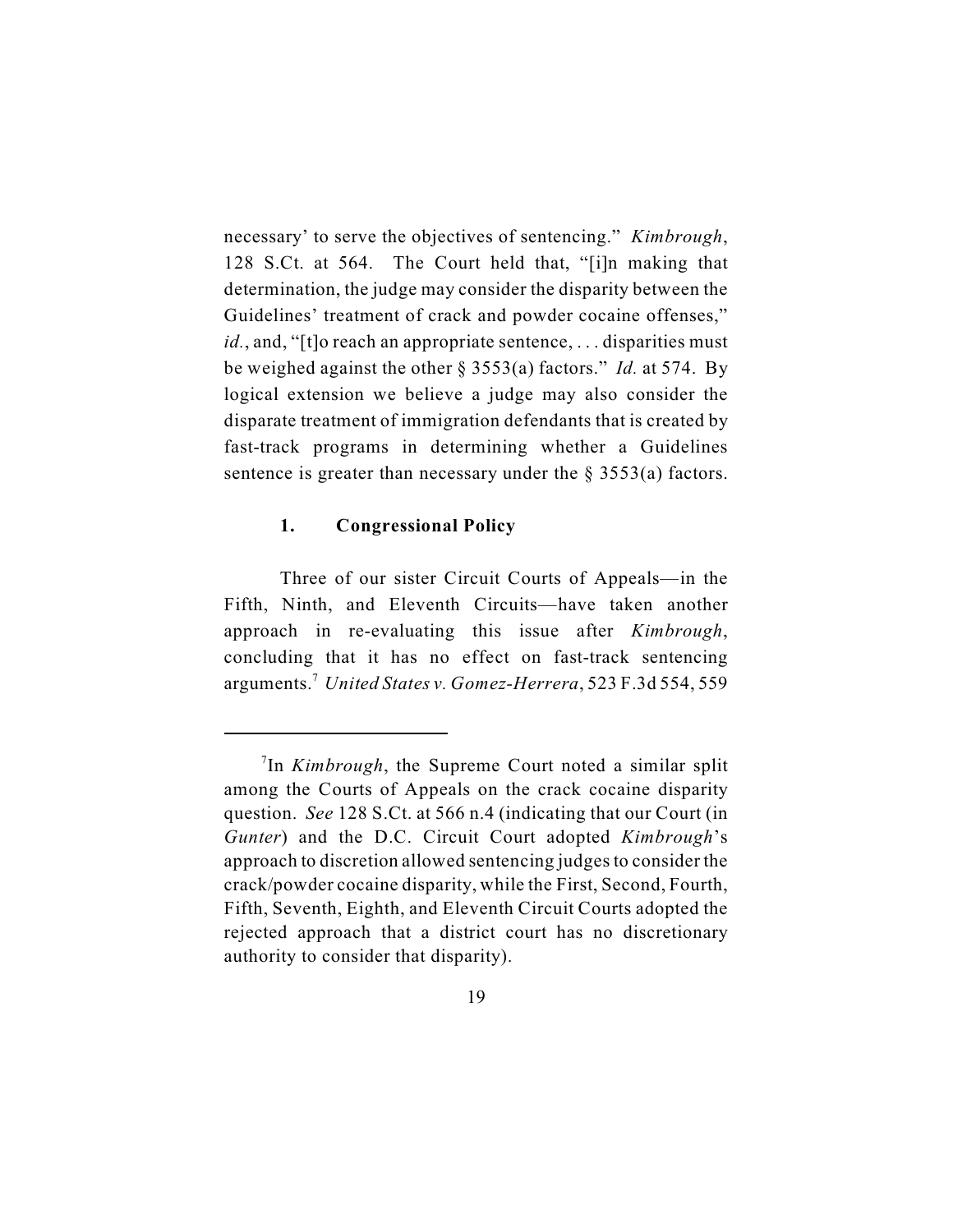(5th Cir. 2008) ("*Kimbrough*, which concerned a district court's ability to sentence in disagreement with Guideline policy, does not control this case, which concerns a district court's ability to sentence in disagreement with Congressional policy."); *United States v. Gonzalez-Zotelo*, 556 F.3d 736, 741 (9th Cir. 2009) (same); *United States v. Vega-Castillo*, 540 F.3d 1235, 1237 (11th Cir. 2008) (same and refusing to apply *Kimbrough* to fasttrack disparity issue because *Kimbrough* dealt with the cocaine Guidelines). These Courts of Appeals focused on congressional policy expressed in the PROTECT Act as the sole factor distinguishing the fast-track issue from the crack cocaine question in *Kimbrough*. Because of this, they essentially concluded that the Guidelines are binding on the fast-track question.

We disagree with this analysis. Focusing on congressional policy here is illusory, as we will explain in more detail, and it does not justify prohibiting a district court's discretion at sentencing. $8$  Moreover, we reject as superficial the factual distinction made by the Eleventh Circuit Court in *Vega-Castillo*, 540 F.3d at 1237, that *Kimbrough* dealt with crack/powder cocaine sentencing disparity and not fast-track

 ${}^8$ Indeed, at oral argument in this case the Government declined to take the Fifth, Ninth, and Eleventh Circuit Courts' approach. It did not argue—correctly, we believe—that congressional policy concerning fast-track programs prohibited the exercise of a district court's discretion.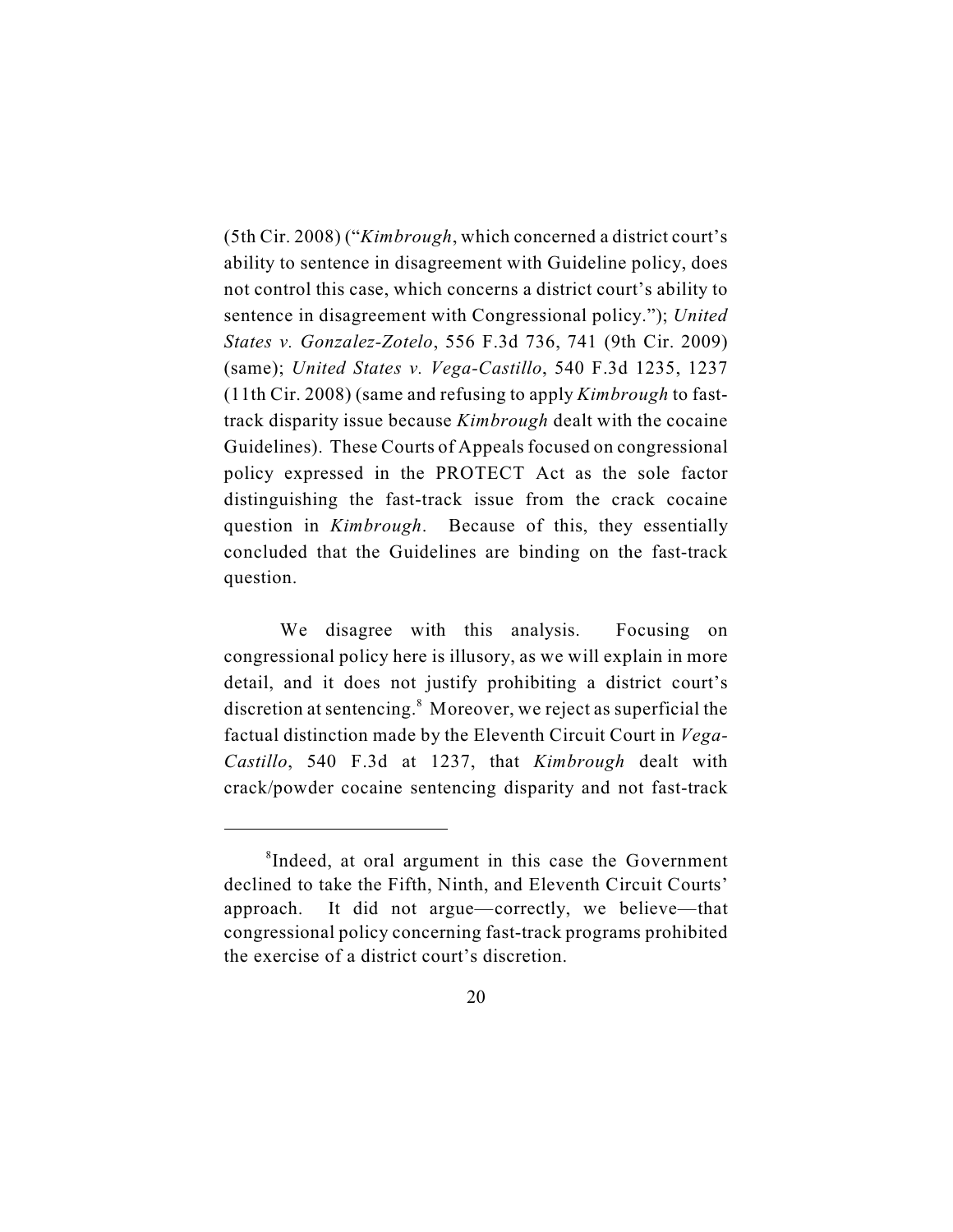sentencing disparity. *See United States v. Herrera-Zuniga*, 571 F.3d 568, 585 (6th Cir. 2009) (stating in an illegal reentry case that "[w]e thus see no reason to limit the authority recognized in *Kimbrough* and confirmed in *Spears* to the crack-powder cocaine context. . . . [Nor do] we stand alone in that regard." (citing cases from the First, Second, Fifth, Ninth, and Tenth Circuit Courts of Appeals)).

Instead, we are more aligned with the post-*Kimbrough* view of the First Circuit Court expressed in *United States v. Rodriguez*. 527 F.3d 221 (1st Cir. 2008) (holding that post-*Kimbrough* a district court can consider fast-track disparity as grounds for a variance); *see also United States v. Stone*, \_\_ F.3d \_\_, 2009 WL 2385458, at \*4 (1st Cir. 2009) ("And our precedent has interpreted *Kimbrough* as supplying this power even where a guideline provision is a direct reflection of a congressional directive.").

There is no question that the Guidelines are advisory only. The congressional policy argument attempts to carve out an exception to this *Booker* norm by binding a district court's sentencing discretion on the fast-track issue. The crux of the argument is that the PROTECT Act's congressional directive sanctioning fast-track programs in certain judicial districts necessarily authorizes disparate sentencing of immigration defendants between fast-track and non-fast track districts, so that the disparity is not "unwarranted" under  $\S$  3553(a)(6). Thus, a district court cannot vary from the Guidelines range on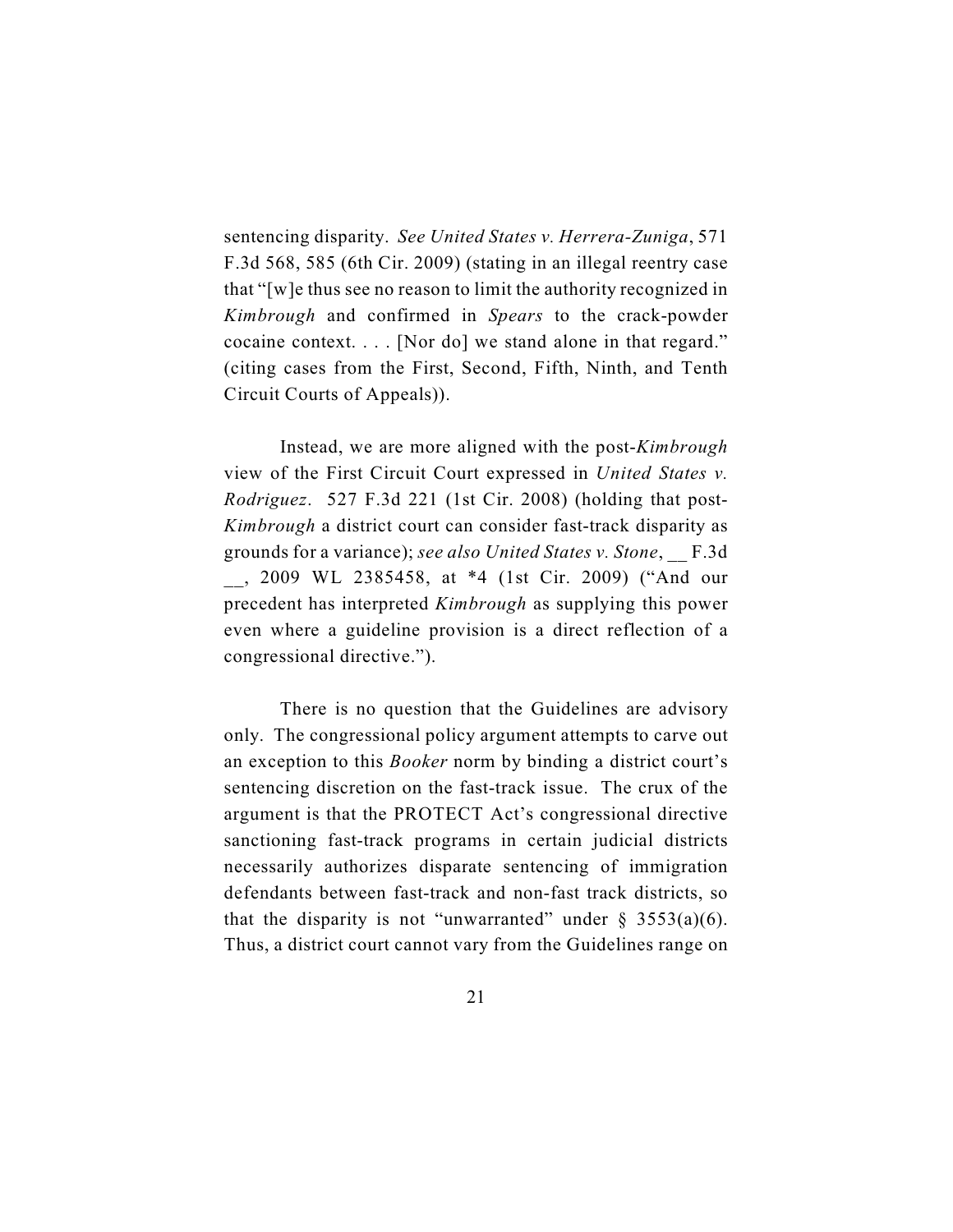the basis of a disagreement with the treatment of defendants in non-fast-track districts because it is mandated by Congress. Most courts pre-*Kimbrough* took this position (see, for example, *Vargas*, 477 F.3d at 98–99 (collecting cases)), but it does not have continued vitality post-*Kimbrough.* 

In *Kimbrough*, the Supreme Court rejected the Government's argument that the 100-to-1 crack/powder cocaine ratio represented a "specific policy determinatio[n] that Congress has directed sentencing courts to observe," thus making it "an exception to the general freedom that sentencing courts have to apply the  $\lceil \frac{6}{5} \cdot 3553(a) \rceil$  factors." 128 S.Ct. at 570 (alteration in original) (internal quotations omitted). The Court made clear that, absent an express directive from Congress, it would not read any implicit directive into the Anti-Drug Abuse Act of 1986. *Id.* at 571–72 (explaining that Congress used the 100-to-1 crack/powder ratio to trigger the mandatory minimums and maximums). We think the Supreme Court's rejection of the Government's argument in *Kimbrough* crosses over to apply to the implicit congressional directive argument made to support fast-track sentencing disparities.

The PROTECT Act contains no express congressional fast-track directive that would constrain a sentencing judge's discretion to vary from the Guidelines. The First Circuit Court stated in *Rodriguez* that

by its terms, [the fast-track Guideline, § 5K3.1,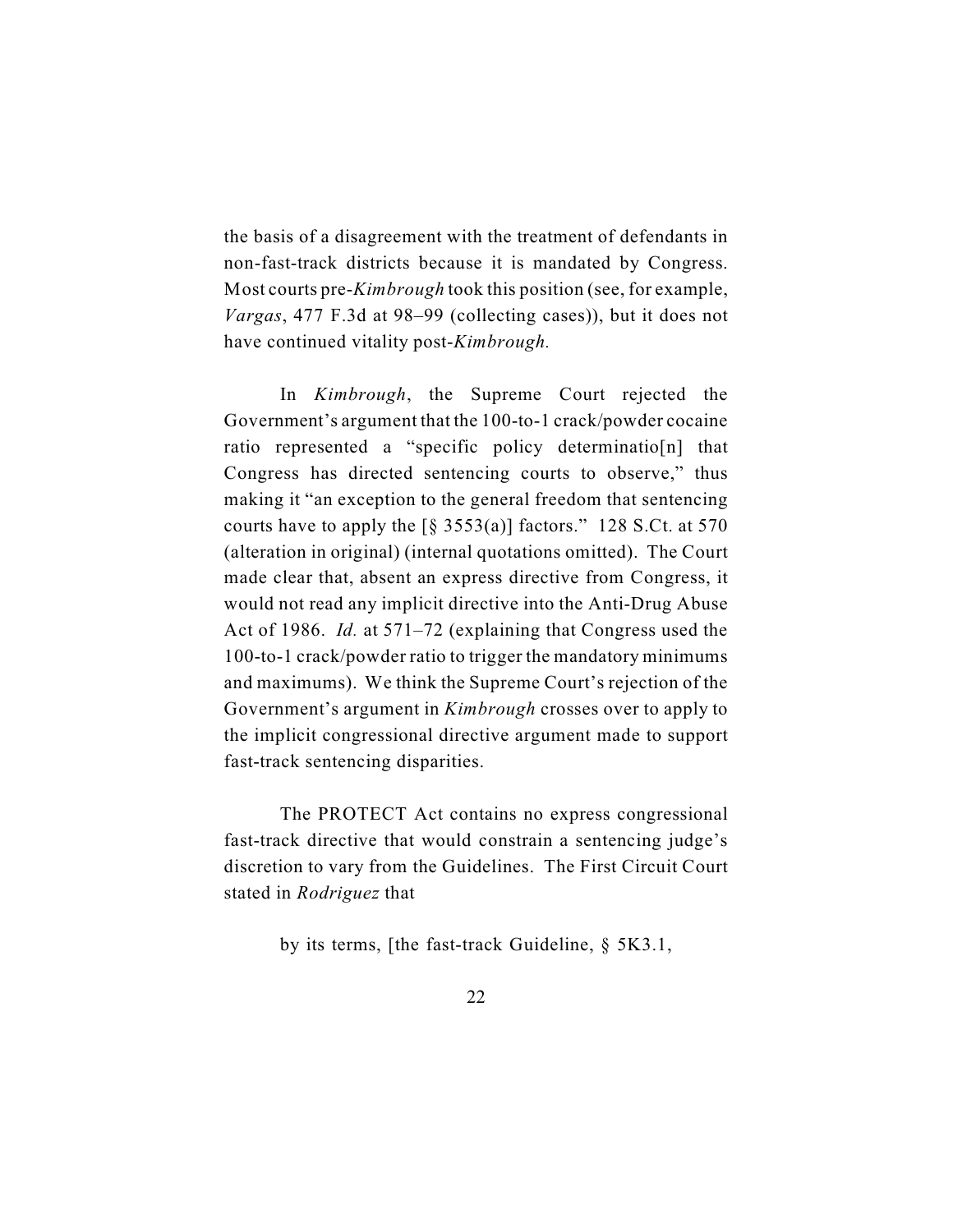which restates the PROTECT Act's congressional directive,] neither forbids nor discourages the use of a particular sentencing rationale, and it says nothing about a district court's discretion to deviate from the [G]uidelines based on fast-track disparity [under the § 3553(a) factors]. The statute simply authorizes the Sentencing Commission to issue a policy statement and, in the wake of *Kimbrough*, such a directive, whether or not suggestive, is not decisive as to what may constitute a permissible ground for a variant sentence.

### 527 F.3d at 229 (internal quotations and citation omitted).

As embodied in the Guidelines, Congress generally sanctioned district-wide fast-track programs as a matter of prosecutorial discretion and cabined the extent of a formal departure at step 2 pursuant to these programs. The PROTECT Act did not reduce sentences for illegal reentry defendants in any specific districts, nor did it dictate the departure level in fast-track districts for similarly situated defendants. *See United States v. Medrano-Duran*, 386 F. Supp. 2d 943, 947 (N.D. Ill. 2005) (surveying various departure levels in fast-track districts). Moreover, as with all departure motions, the Act did not bind a sentencing court to accept the Government's motion, and a court can exercise its discretion to reject the departure.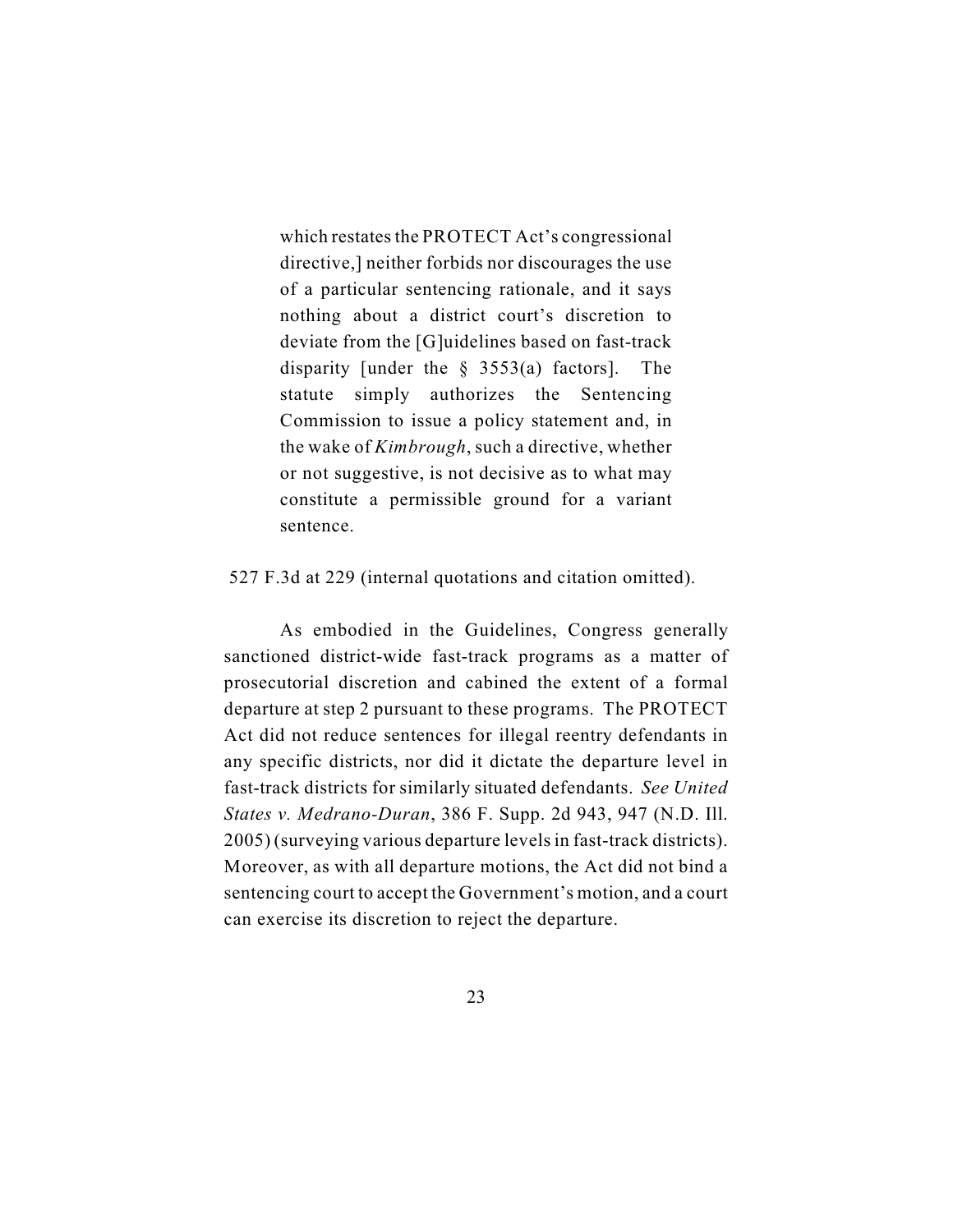The Act also did not expressly stop an individual sentencing judge from granting variances at step 3 in non-fasttrack districts based on the congressionally mandated  $\S 3553(a)$ factors, nor did it require non-fast-track courts to mete out higher sentences than courts in fast-track jurisdictions. *See Kimbrough*, 128 S.Ct. at 571 (discussing that "Congress has shown that it knows how to direct sentencing practices in express terms"); *Rodriguez*, 527 F.3d at 229 (noting that the PROTECT Act "says nothing about the court's capacity to craft a variant sentence within the maximum and minimum limits"). By contrast, Congress expressly defined that the statutory maximum for illegal reentry is 20 years, and a district court cannot exceed that maximum sentence. *See* 8 U.S.C. § 1326(b) (a prior aggravated felony triggers this maximum penalty).

In sum, a Guideline is not a statute. If Congress does not want district courts to exercise their judicial function to sentence defendants based on the facts and circumstances of each case under the guidance of the  $\S$  3553(a) factors, then it has the power to amend the pertinent statute. It has not done so here. Indeed, to argue otherwise is an attempt to manipulate the advisory character of the Guidelines. $9$  Thus, the attempt to distinguish fast-track programs from the sentencing guidance provided in *Kimbrough*, and constrain a district court's

 $\rm{P}$ In effect, this approach seems like an end-run around *Booker*'s constitutional analysis that made the Guidelines advisory in nature.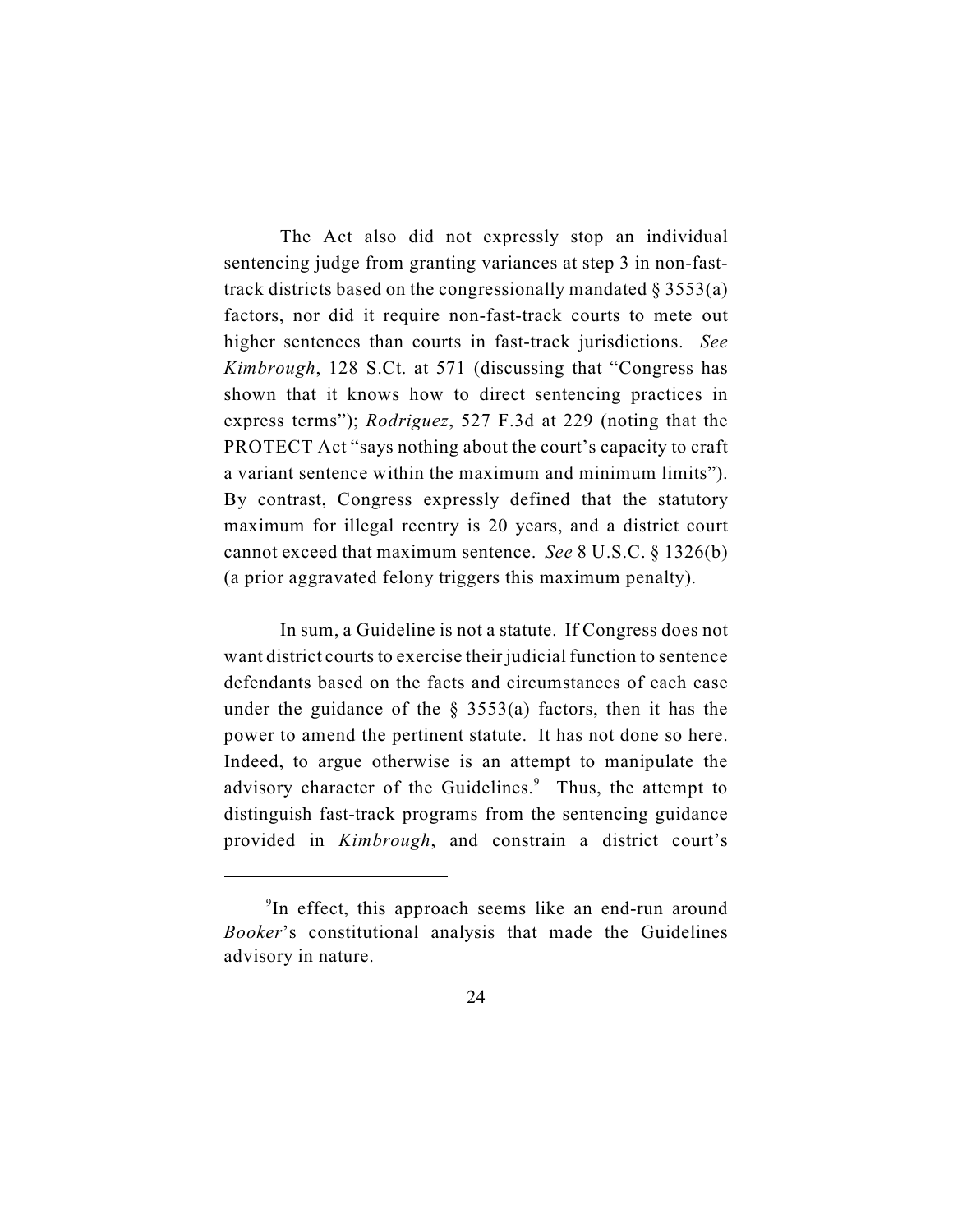sentencing discretion solely on the basis of a congressional policy argument, is unpersuasive. *See Kimbrough*, 128 S.Ct. at 570–73 (indicating that when Congress exercised its power to bar district courts from using a particular sentencing rationale, it did so by the use of unequivocal terminology).

Paradoxically, the Fifth Circuit Court case, *Gomez-Herrera*, 523 F.3d 554, which relied on the congressional policy rationale to differentiate the fast-track issue from *Kimbrough*, appears to have curtailed a district court's sentencing discretion post-*Kimbrough* more than it had before that decision*.* The Court at first stated that it

> has never held that a district court may not consider and give effect to defendant's argument for a reduced sentence on th[e] basis [of a fasttrack disparity]. Rather our cases have only concluded that a district court is not required to factor in, when sentencing a defendant, the sentencing disparity caused by early disposition programs to prevent a sentence from being unreasonable.

*Gomez-Herrera*, 523 F.3d at 558 n.1 (internal quotations and citations omitted). Yet it went on to say that post-*Kimbrough* "it would be an abuse of discretion for the district court to deviate from the Guidelines on the basis of sentencing disparity resulting from fast track programs that was intended by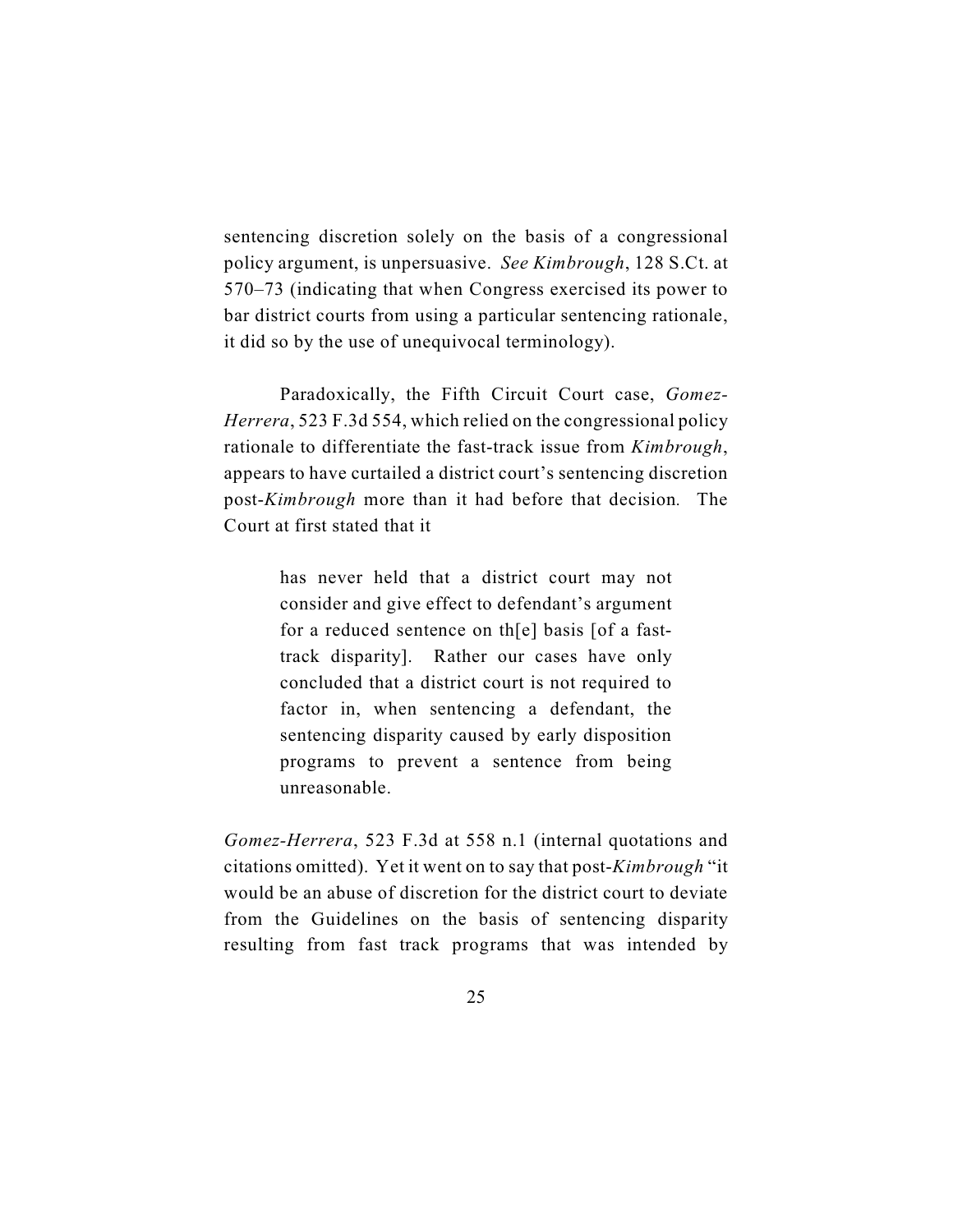Congress. . . . [This deviation] would result from an erroneous view of the law." *Id.* at 563 n.4 (citation omitted). In light of *Kimbrough*, this statement strays from the standard set by the Supreme Court. In its sentencing cases post-*Booker*, the Court has been clear that a sentencing judge has discretion to impose a sentence grounded in the § 3553(a) factors regardless whether it varies from the Guidelines range. *See, e.g.*, *Rita v. United States*, 551 U.S. 338, 127 S.Ct. 2456 (2007); *Gall*, 128 S. Ct. at 597.

Moreover, the existence of charge-bargaining programs in several districts underscores that these alternative districtwide, early-disposition programs operate outside the bounds of not only the Protect Act, but also Guidelines § 5K3.1. *See Medrano-Duran*, 386 F. Supp. 2d at 946–47; *see also* Sentencing Commission Report, at 69 (indicating that these programs may be used "to achieve sentencing outcomes below the otherwise applicable [G]uideline[s] range" and the effect of "charge bargaining on achieving the statutory purposes of sentencing" is hard to analyze). The way these programs work is that, rather than recommending a departure via motion at step 2, the Government at the outset reduces the more serious illegal reentry charge to one or two less serious charges—improper entry, or eluding examination and inspection by an alien, in violation of 8 U.S.C. § 1325(a). The qualifying defendant pleads guilty to one or both of these lesser charges, and thus alters the Guidelines range calculation at step 1.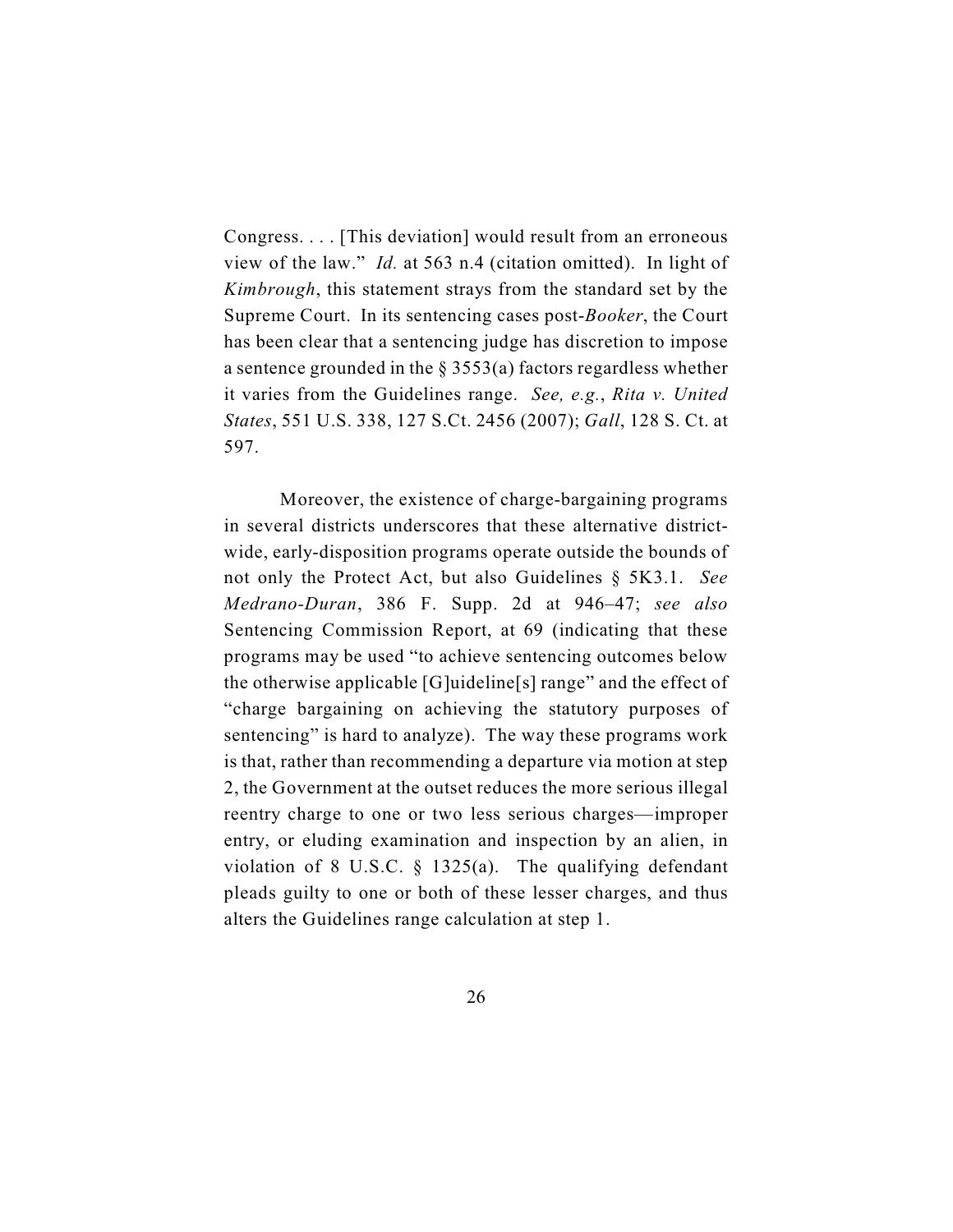As noted, this type of immigration fast-track protocol can result in a sentence that is lower than what would have been a four-level departure from an illegal reentry offense. *See Medrano-Duran*, 386 F. Supp. 2d at 946–47. Charge-bargaining programs are not part of the PROTECT Act, and are only incorporated into the Attorney General's policy memorandum. *See, e.g.*, Attorney General Memorandum (discussing chargebargaining programs). Though these programs appear to be a permissible extension of prosecutorial discretion, there is nothing to show that defendants in charge-bargaining districts are less culpable than those who have committed the same offense in non-fast-track districts. While charge-bargaining brings even greater disparity to the system by fostering lower sentences for certain immigration offenses, it does not violate the PROTECT Act. Because it is not included in the PROTECT Act (and thus is not swept into the congressional policy argument), as part of a district court's sentencing function, particularly  $\S 3553(a)(6)$ , the court could take into account such disparate treatment among these immigration defendants.

# **2. Deference to the Guidelines**

The Supreme Court explained in *Gall* that the Guidelines range is not presumptively reasonable, but generally acts as the "initial benchmark" in crafting a sentence. *Gall*, 128 S.Ct. at 596–97. A sentencing judge factors in the Guidelines range "to secure nationwide consistency," *id.* at 596, because the Sentencing Commission develops the Guidelines to "'reflect a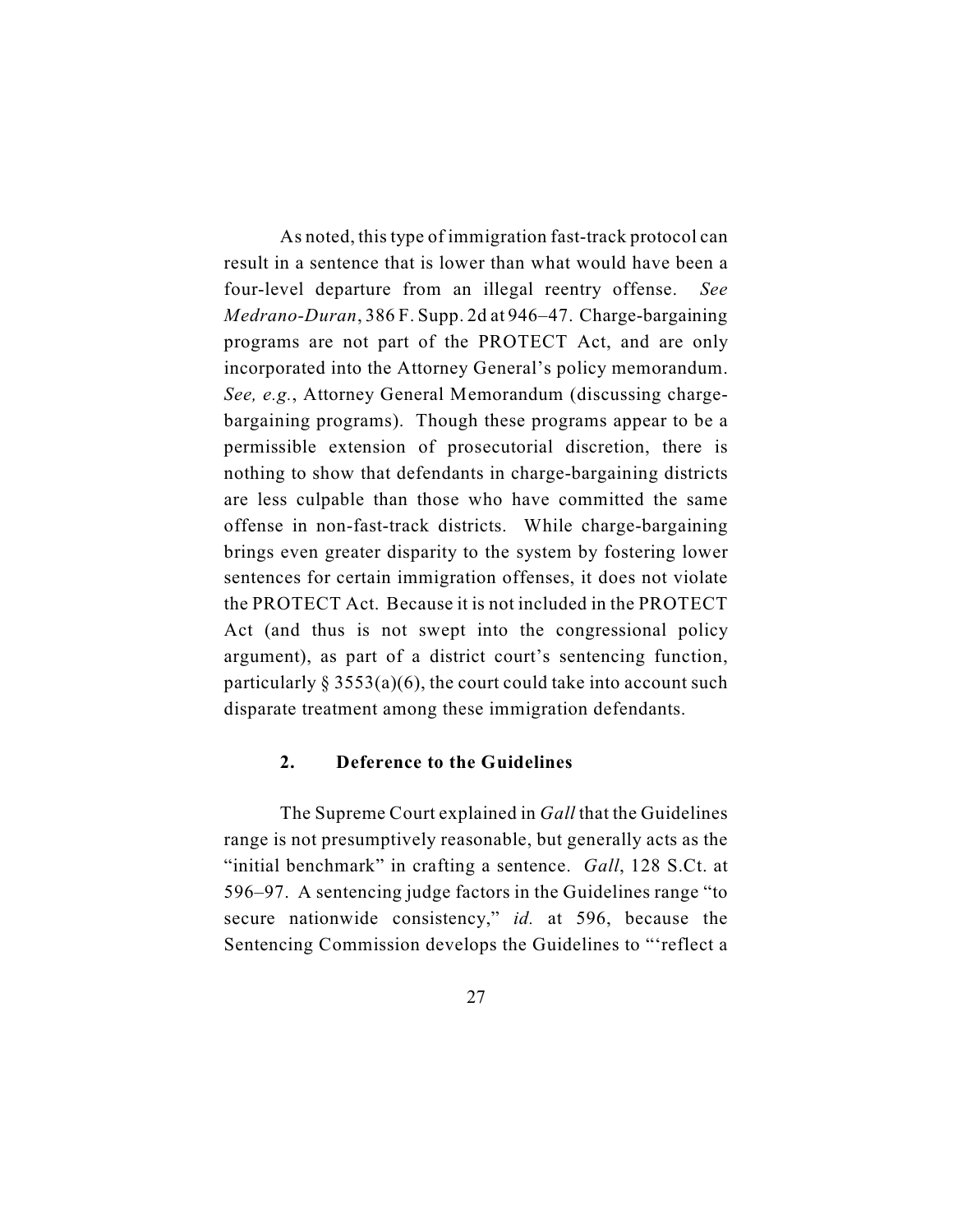rough approximation of sentences that might achieve § 3553(a)'s objectives'" in the heartland of cases. *Kimbrough*, 128 S.Ct. at 574 (quoting *Rita*, 127 S.Ct. at 2465). In the normal course, the Commission's discrete institutional role is to formulate the Guidelines through a detailed empirical approach by surveying national sentencing practices, pre-Guidelines sentencing practices, judicial decisions, other data, or comments from participants and experts in the field. *See Kimbrough*, 128 S.Ct. at 574 (citing *Rita*, 127 S.Ct. at 2465 (explaining that the Commission "has the capacity the courts lack" to make these empirical determinations)).

However, if the Commission does not act in its characteristic role, then a sentencing judge can give those Guidelines less deference, "even in a mine-run case," because they "fail[] properly to reflect  $\S$  3553(a) considerations."<sup>10</sup> *Kimbrough*, 128 S.Ct. at 574–75 (quoting *Rita*, 127 S.Ct. at 2465). *Kimbrough* concluded that the Commission did not act in its institutional capacity in the crack cocaine context, and we believe that it similarly did not do so in the fast-track context.

 $10$ On the other hand, when the Guidelines exemplify the Commission's exercise of its institutional role, "closer review may be in order when the sentencing judge varies from the Guidelines based solely on the judge's view that the Guidelines range 'fails to properly reflect § 3553(a) considerations' even in a mine-run case." *Kimbrough*, 128 S.Ct. at 575 (quoting *Rita*, 127 S.Ct. at 2465).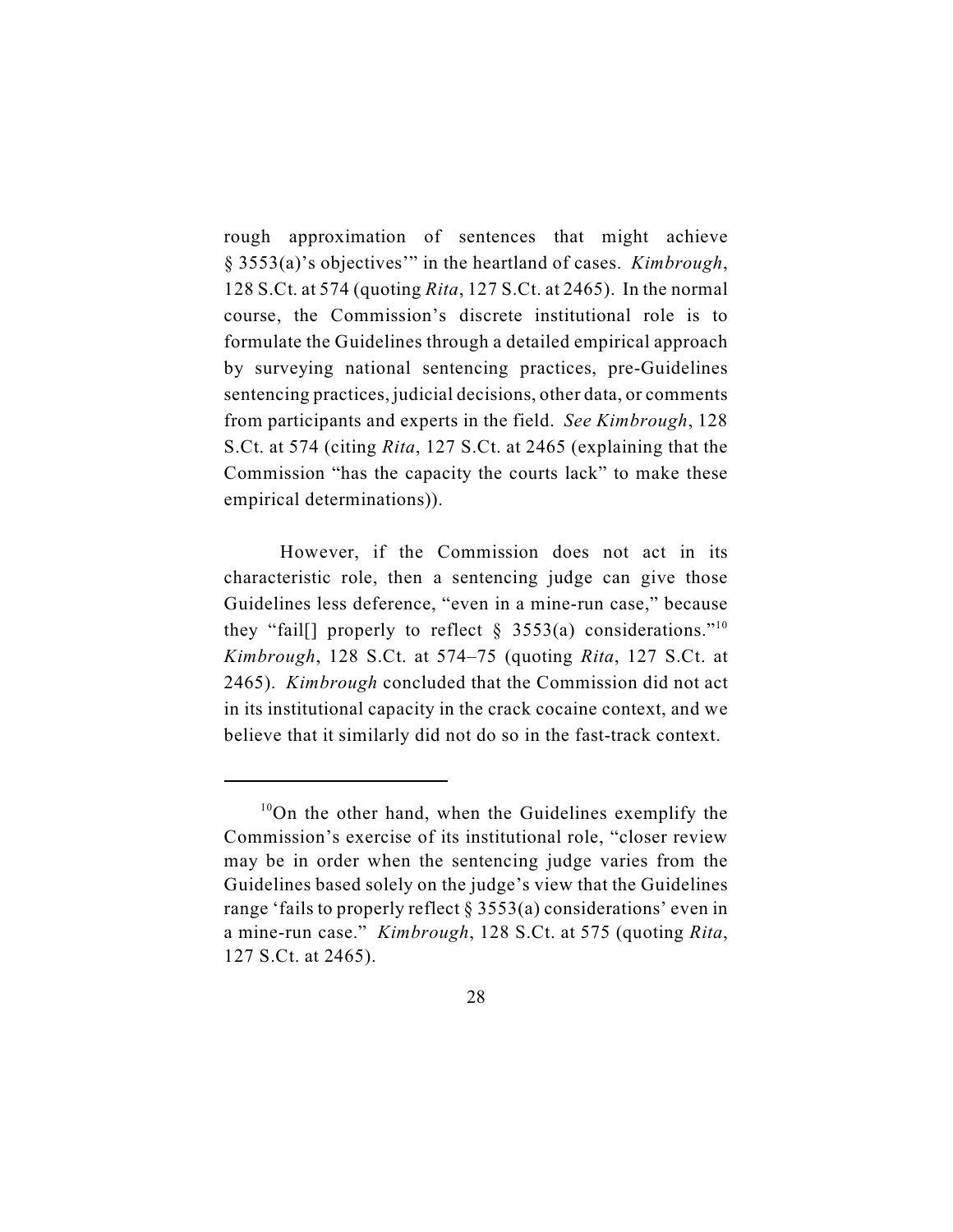"The [Sentencing] Commission implemented [Congress's] directive at section  $401(m)(2)(B)$  of the PROTECT Act regarding early disposition programs by adding a new policy statement at [Guidelines §] 5K3.1," but in doing so it also openly expressed its criticism, "specifically the potential for unwarranted sentencing disparity based on geography." Sentencing Commission Report, at 79. The Commission stated:

> The Department of Justice requested that the Commission implement the directive regarding the early disposition programs in section  $401(m)$ of the PROTECT Act in a similar unfettered manner by merely restating the legislative language. . . . The Commission notes that implementation of the directive in this manner *has the potential to create unwarranted sentencing disparity*. . . . Defendants sentenced in districts without authorized early disposition programs, however, can be expected to receive longer sentences than similarly-situated defendants in districts with such programs. This type of geographical disparity *appears to be at odds with the overall Sentencing Reform Act goal of reducing unwarranted sentencing disparity among similarly-situated defendants.*

> > . . . .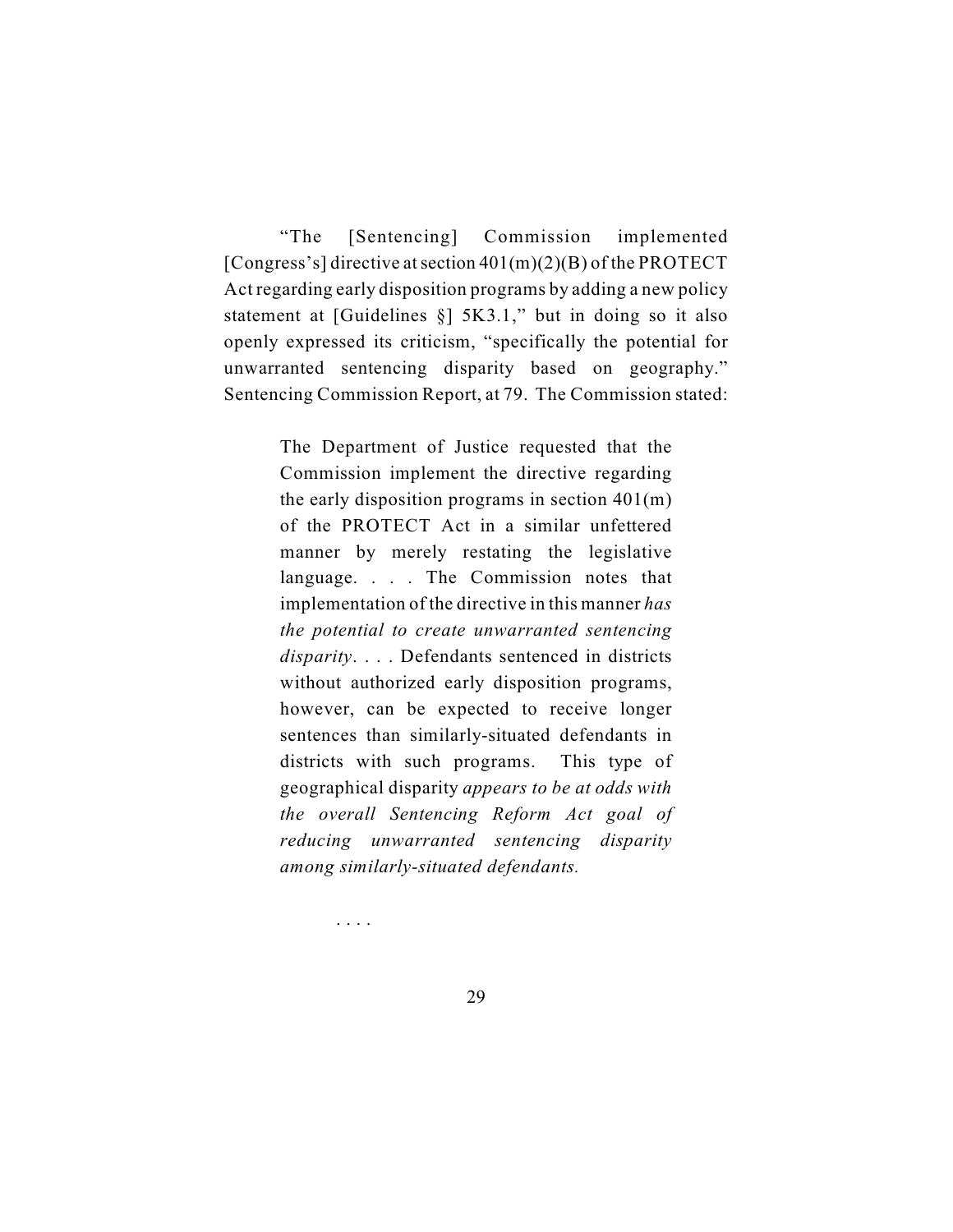. . . . [T]he Commission cannot determine the full impact of fast track programs on the departure rate because fast track departures are documented in various ways by the judicial districts that have such programs.

*Id.* at 66–67, 79–80 (emphases added). *Cf. Kimbrough*, 128 S.Ct. at 568 (indicating that the Sentencing Commission "immediately used the 100-to-1 ratio to define base offense levels for all crack and powder offenses," but in a Commission report "later determined that the crack/powder sentencing disparity is generally unwarranted" and "'fails to meet the sentencing objectives set forth by Congress'" in the Sentencing Reform Act). Indeed, it appears that, absent a downward variance, defendants sentenced in non-fast-track districts who would have been eligible for fast-track treatment in fast-track districts receive longer sentences then their fast-track counterparts simply by virtue of the geographic district where they are prosecuted. *Cf. Kimbrough*, 128 S.Ct. at 566 (noting that the "100-to-1 ratio yields sentences for crack offenses three to six times longer than those for powder offenses involving equal amounts of drugs").

Moreover, the implementation of fast-track districts appears to be uneven. *See* U.S. Sentencing Commission, 2007 Sourcebook of Federal Sentencing Statistics, at 183, 216 ("2007 Sourcebook"); *see also United States v. Gramillo-Garcia*, \_\_ F. Supp. 2d \_\_ , No. 09-CR-139, 2009 WL 1543900, at \*3 (N.D.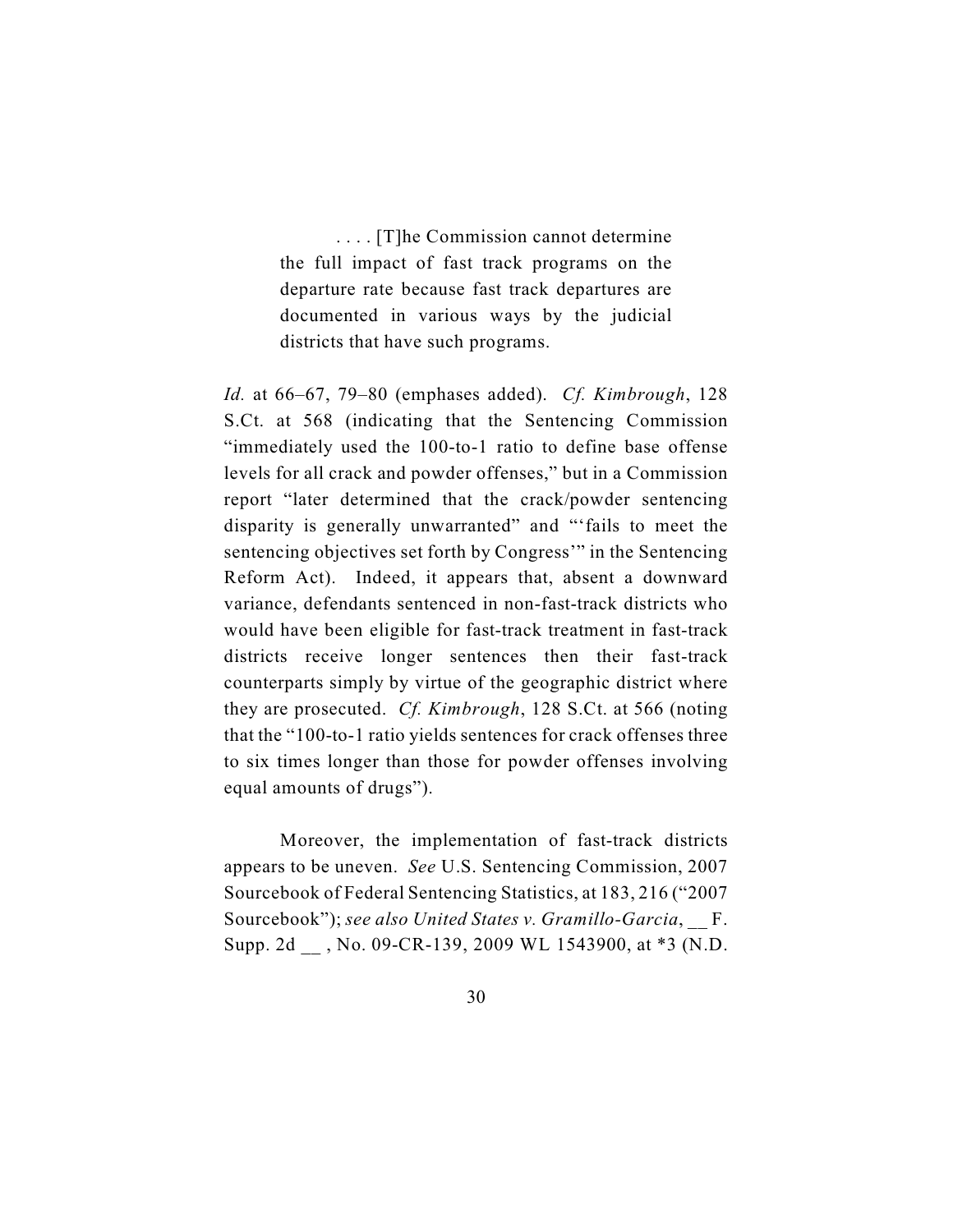Ill. June 3, 2009) (stating that, based on statistical information provided by the Government for fiscal year 2003, the Western District of Washington, a fast-track district, has less than one illegal reentry case per prosecutor per year, and in other fasttrack districts, such as Oregon, Idaho, Nebraska, and North Dakota, each AUSA on average handles only two or three illegal reentry cases per year). For example, in the District of Nebraska, which is a fast-track district, immigration offenses comprised 11.77% of all sentences, while in the Northern District of Florida, which is a non-fast track district, immigration offenses comprised 20.94% of all sentences. 2007 Sourcebook, at 183, 216; *see also* Stephanos Bibas, *Regulating Local Variations in Federal Sentencing*, 58 Stan. L. Rev. 137, 145–58 (2005) (discussing unjustified sentencing variations based on fast-track programs and noting that some districts that process large numbers of immigration cases employ fast-track programs, while other districts with similar or heavier loads, such as the Southern District of Florida, do not offer these programs); Jane L. McClellan & Jon M. Sands, *Federal Sentencing Guidelines and the Policy Paradox of Early Disposition Programs*, 38 Az. St. L.J. 517, 523 (2006) ("In some districts with a high rate of immigration cases, such as the District of Nevada, . . . the New York districts, [certain] Florida districts, and certain divisions in the Southern District of Texas, there are still no fast-track plea offers.").

These statistics lead us to question whether all approved fast-track districts actually have overwhelming immigration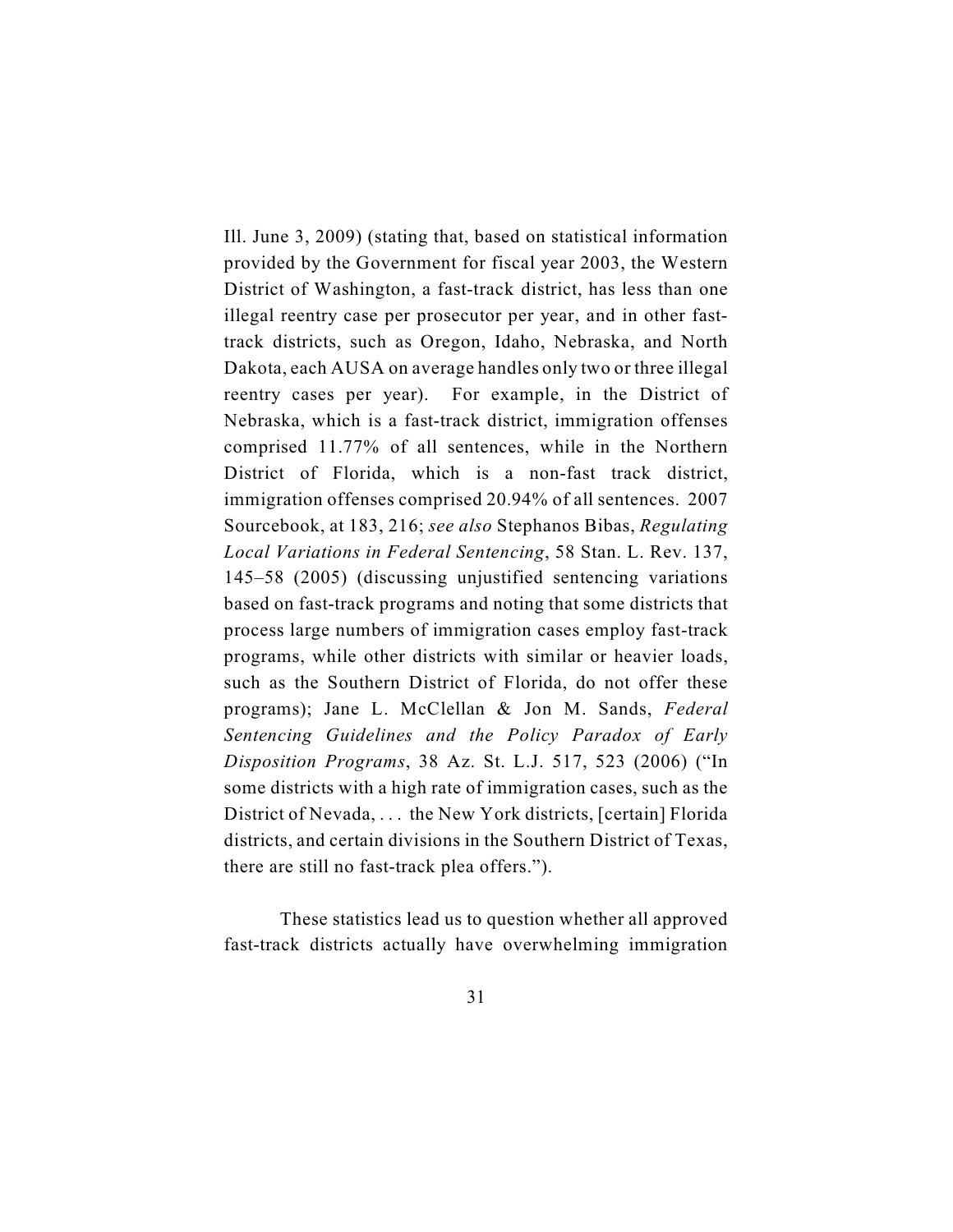caseloads, which is what Congress appears to have accepted as a given in enacting the PROTECT Act's sanctioning of such programs. The Sentencing Commission has also observed that reliable data documenting the effect of these programs is difficult to ascertain. *See, e.g.*, Sentencing Commission Report, at 62–70. Consequently, it does not appear to be clear to the Commission (based on its limited statistical analysis), nor is it evident to us, why some districts have fast-track programs while others do not. $11$ 

 $11$ Because of the uneven implementation of fast-track districts and policies within such districts, such a patchwork could result in similarly culpable defendants receiving vastly different sentences based fortuitously on the district in which they were arrested. A 2006 article gives a series of examples to demonstrate the disparities that can result from these programs. *See* McClellan & Sands, 38 Az. St. L.J. at 524–25. One such hypothetical example describes three defendants traveling together from Mexico to work in Nebraska. They cross through Western Texas where one worker is arrested for illegal reentry. This is a fast-track district, and he is given a one-level departure. His friend is similarly arrested in Oklahoma, a non-fast-track district, and given no departure, which results in a Guidelines range almost two years higher than the first defendant. The final defendant is picked up in Nebraska, a fast-track district, and gets a more significant departure, which results in the lowest Guidelines range. Moreover, we can also imagine a scenario where a defendant lives with his family in a fast-track district (*e.g.*, Northern California) but works in a different, non-fast-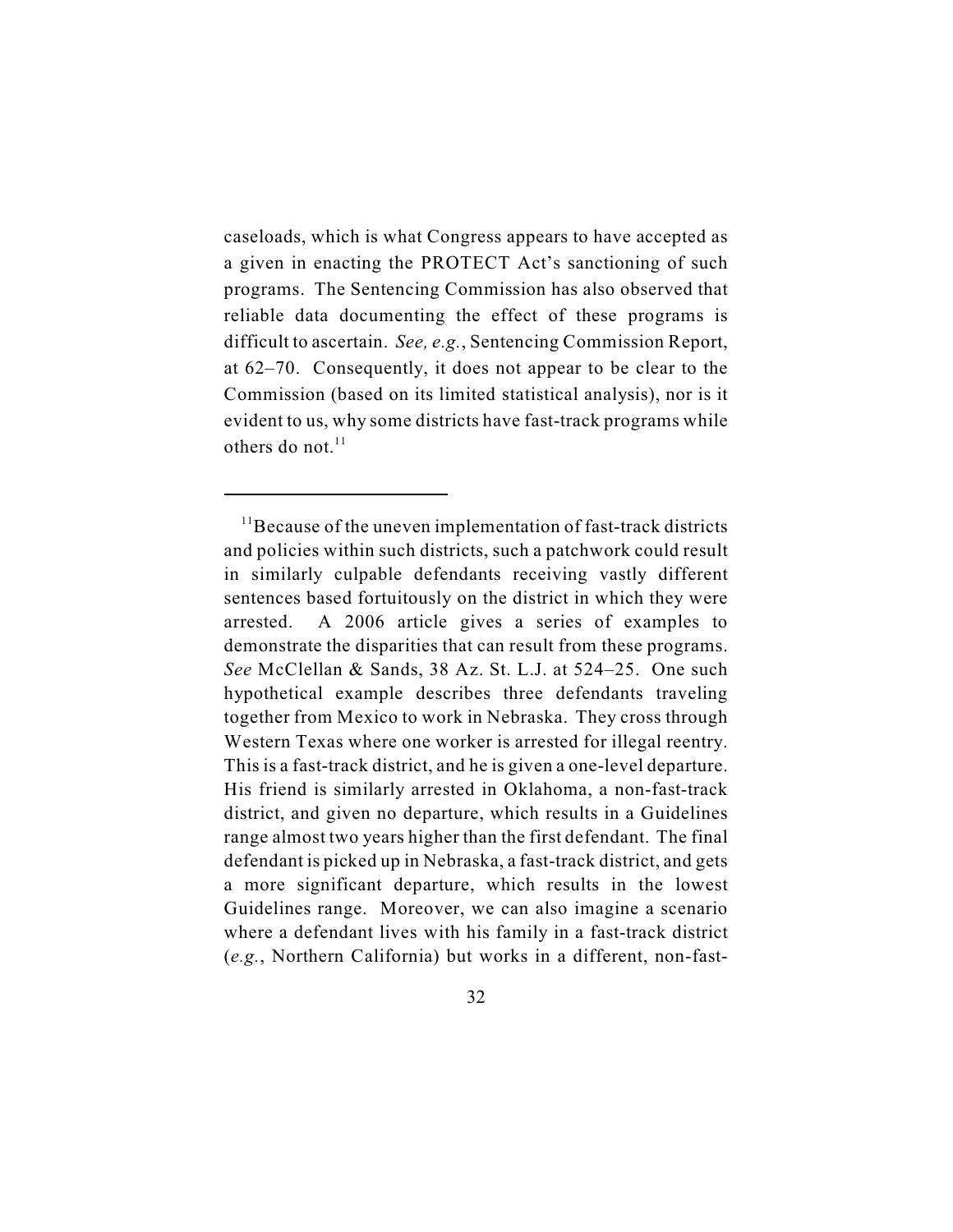Like the crack/powder cocaine ratio in *Kimbrough*, the fast-track departure scheme "do[es] not exemplify the Commission's exercise of its characteristic institutional role" in developing the Guidelines. *Kimbrough*, 128 S.Ct. at 575 (explaining the same for the crack cocaine Guidelines). In authorizing a departure for defendants in fast-track districts only, the Commission did not systematically evaluate the issue before implementing the fast-track Guideline. *Cf. id.* at 567, 575 (explaining that, in formulating the crack cocaine Guidelines, the "Commission did not use this empirical approach . . . . Instead, it employed the 1986 [Anti-Drug Abuse] Act's weight-driven scheme" to set 100-to-1 ratio "offense levels for crack and powder cocaine . . . in line with the 1986 Act"). Rather, it quickly adopted the congressional language. *Cf. id.* Accordingly, as the First Circuit Court explained in *Rodriguez*, the "[G]uidelines and policy statements embodying these judgments deserve less deference than the sentencing guidelines normally attract," and, as a result, may produce a sentence that is greater than necessary to provide just punishment in a particular case under the  $\S 3553(a)$  factors. 527 F.3d at 227 (internal quotations and citations omitted); *see also Kimbrough*, 128 S.Ct. at 574–75 (explaining that the Guidelines are not binding and in the crack cocaine context a district court may vary "even in a mine-run case").

track district (*e.g.*, Nevada), and is prosecuted, to his detriment, for illegal reentry in the district were he works (or vice versa).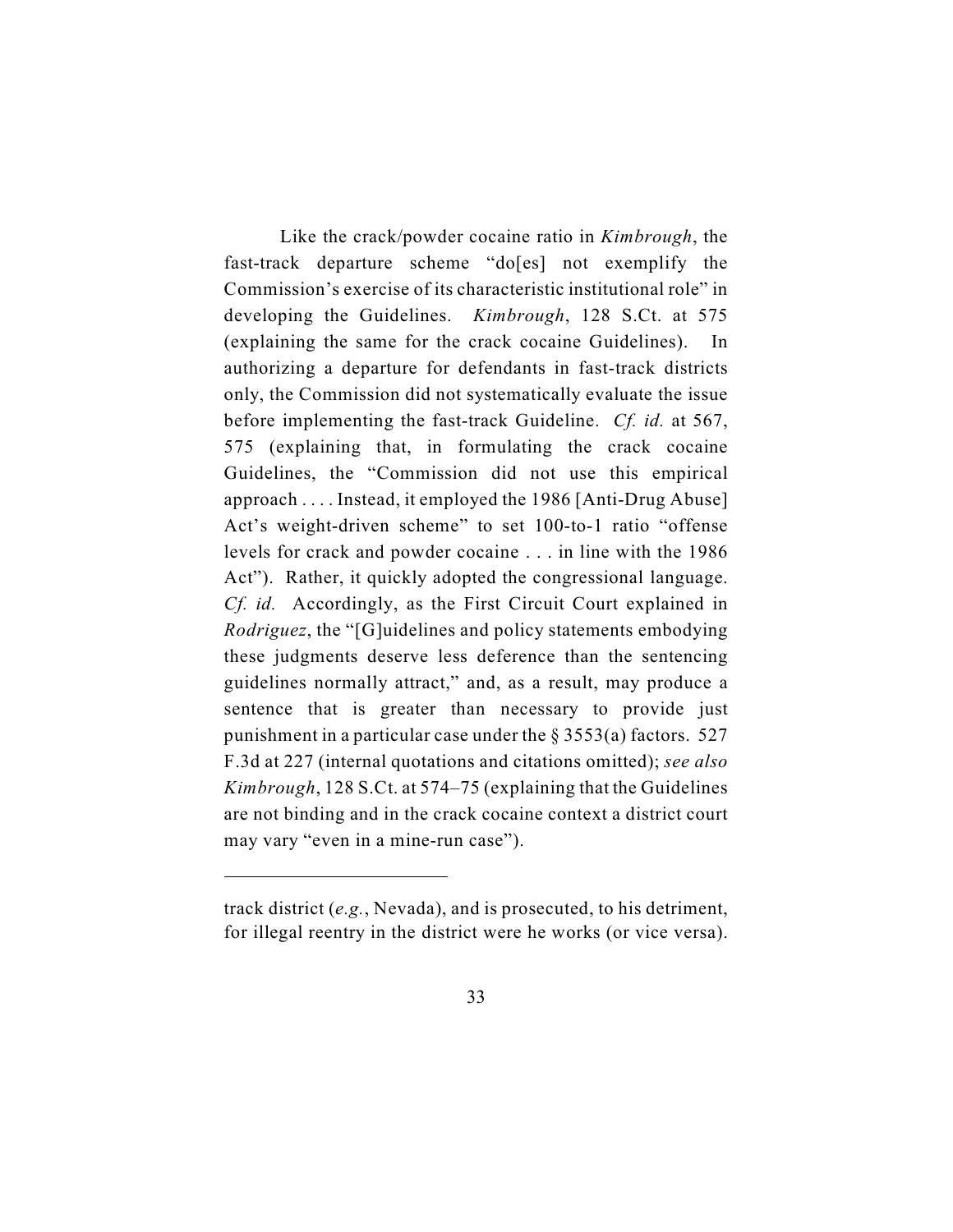In sentencing a defendant for illegal reentry in a non-fasttrack district at step 3, a sentencing court "must make an individualized assessment based on the facts presented," and "judge their import under § 3553(a)." *Gall*, 128 S.Ct. at 597. We entrust this sentencing discretion to the district court because it is most familiar with the details of the offender and the offense that set the basis for the sentence. *See id.* at 597–98. The court may have a disagreement with the Guidelines range because it believes that it does not represent the "heartland" of cases. *See Kimbrough*, 128 S.Ct at 574–76. Nevertheless, it must still give meaningful consideration to the sentencing goals, and, in particular, the command to "impose a sentence sufficient, but not greater than necessary, to comply with the purposes set forth" in subsection (a)(2)—the so-called parsimony provision. *Id*. at 570–71; *see also Spears*, 129 S.Ct. at 842–43. We also note that  $\S$  3553(a)(5) discusses "any pertinent policy statement [that is] issued by the Sentencing Commission." The Commission's criticism of the disparity created by fast-track programs could be considered by a district court under this factor as well. And in sentencing a defendant below the Guidelines range, it would not be unreasonable for a court to take into account the lower, departure-based fast-track range and use it as a barometer in crafting the appropriate sentence. *See Spears*, 129 S.Ct. at 842–43.

Finally, we address the argument that affording district courts discretion on this issue will create even more *ad hoc* sentencing disparity in the system. We are not convinced that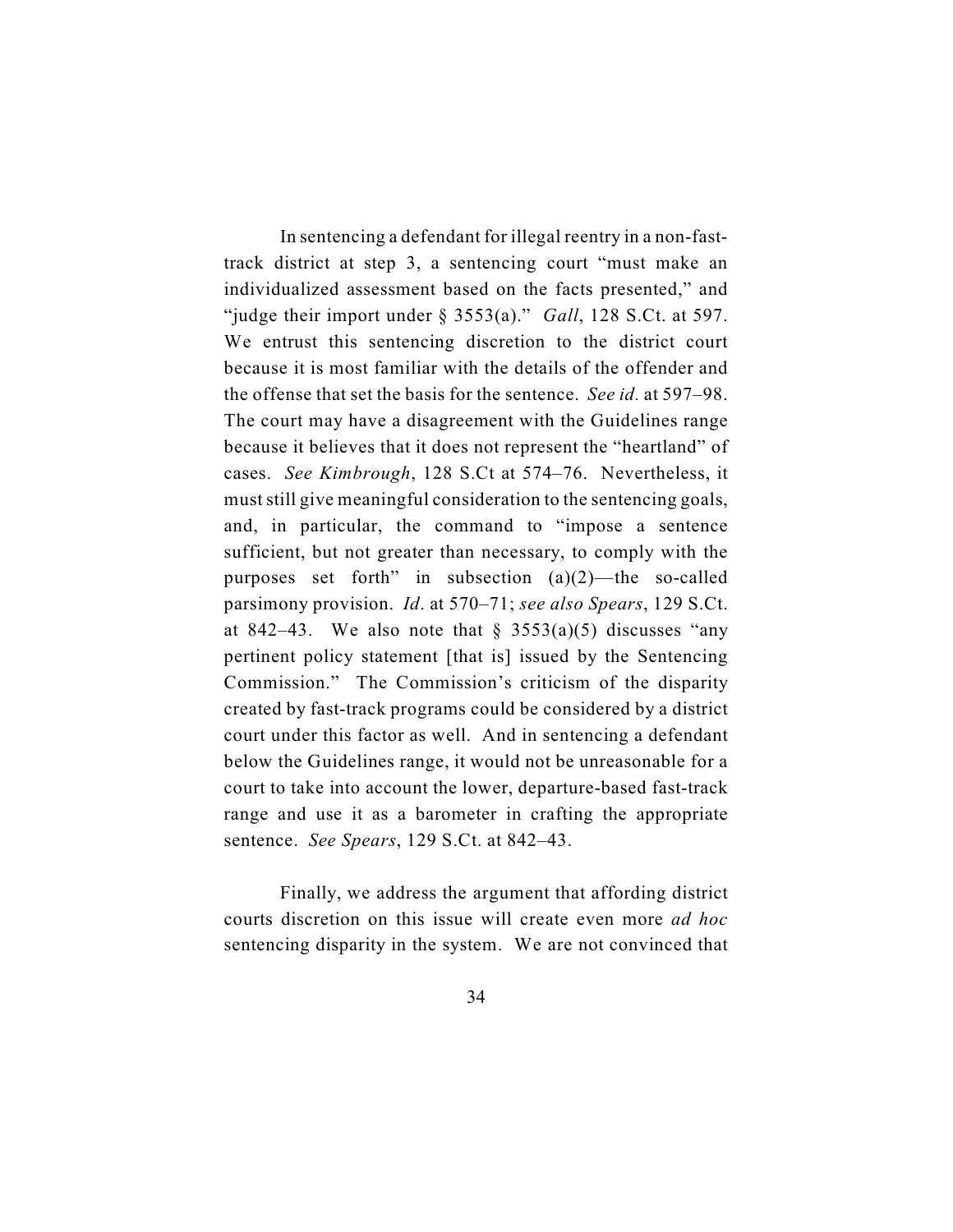this discretion would result in further disparity. In any event, we disagree that the possibly greater disparity perceived would justify proscribing the discretionary authority of a sentencing judge. As *Kimbrough* explained, "[t]o reach an appropriate sentence, these disparities must be weighed against the other § 3553(a) factors and any unwarranted disparity created by the crack/powder ratio itself," or in this case the uneven implementation of fast-track programs in certain jurisdictions that create disparate sentences for similarly culpable defendants. *Id.* Moreover, a district court is not afforded unfettered discretion in sentencing defendants. It is constrained by our procedural and substantive reasonableness review, and a variant sentence that is based solely on a fast-track disparity, particularly if it is below the four-level departure authorized by Congress in fast-track districts, might be unreasonable in our view.

# **3. Variance in an Individual Case**

While we have concluded that a district court can consider a variance on the basis of a fast-track argument, under what circumstances would such a variance be deemed reasonable? A generalized argument to a district court that a defendant should be sentenced below the Guidelines range because of fast-track disparity is alone not sufficient to justify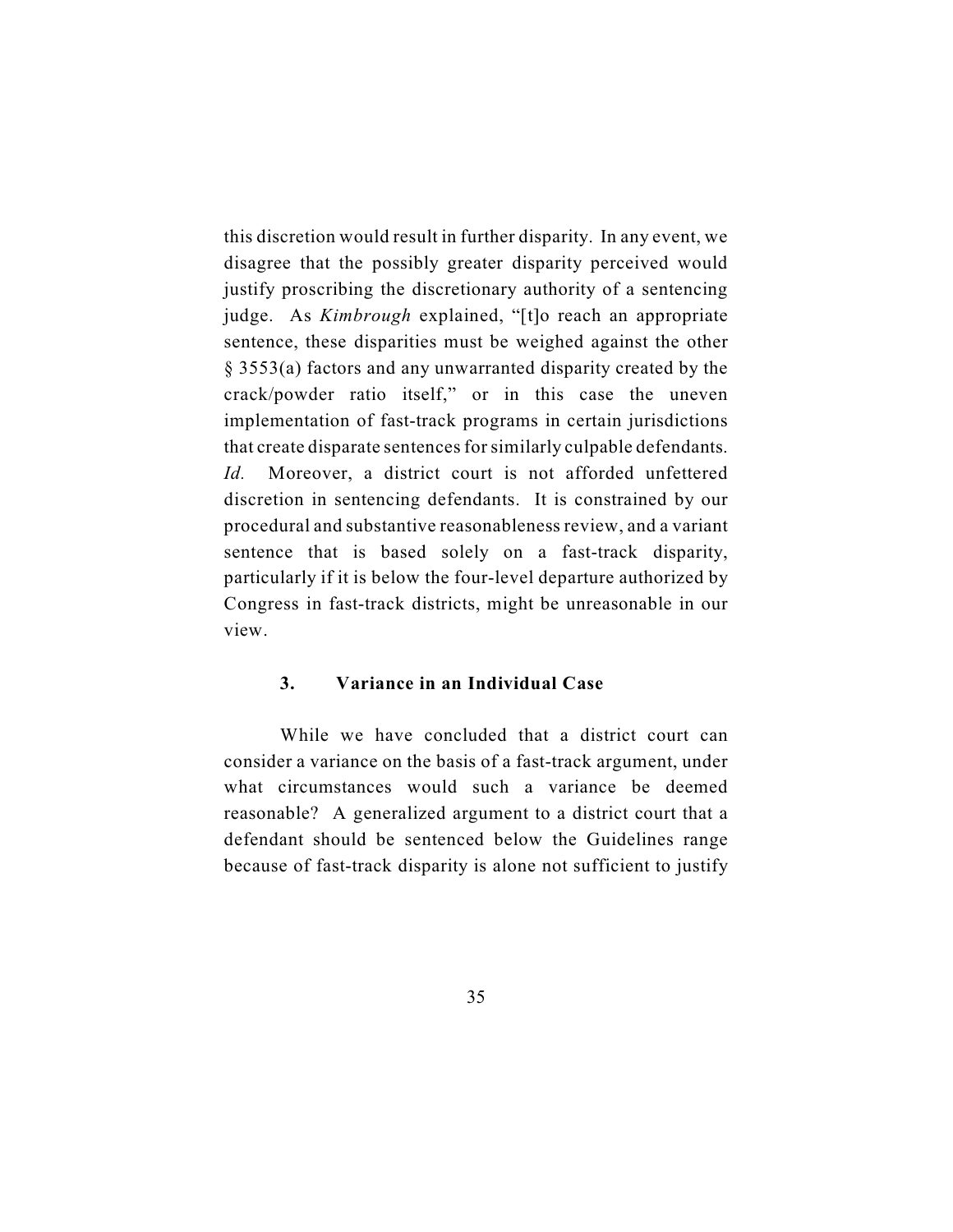such a variance.<sup>12</sup> This type of argument does not enable a court to consider the validity of fast-track disparities as applied to an individual defendant and impose a sentence in a tailored manner under the sentencing factors. *See Gall*, 128 S.Ct. at 597. However, a defendant is not required to show that he is exactly similarly situated to a particular fast-track defendant in another district.

To justify a reasonable variance by the district court, a defendant must show at the outset that he would qualify for fasttrack disposition in a fast-track district. For example, a defendant's serious criminal history may disqualify him in most fast-track districts. This type of showing would also be an instrumental factor for a district court in determining under § 3553(a) whether a Guidelines range sentence is greater than necessary to meet the sentencing objectives. The Government, obviously, would be free to contend to the contrary—that the defendant would not qualify in a fast-track district or that the adjusted range would be different than that suggested by the defendant.

 $12$ In this way, the fast-track issue differs from the crack cocaine analysis in *Kimbrough*. The fast-track disparity applies to a segment of immigration defendants that are unfortuitously prosecuted in non-fast-track districts (but would have qualified for fast-track treatment), whereas the crack/powder cocaine disparity applies to crack defendants across-the-board.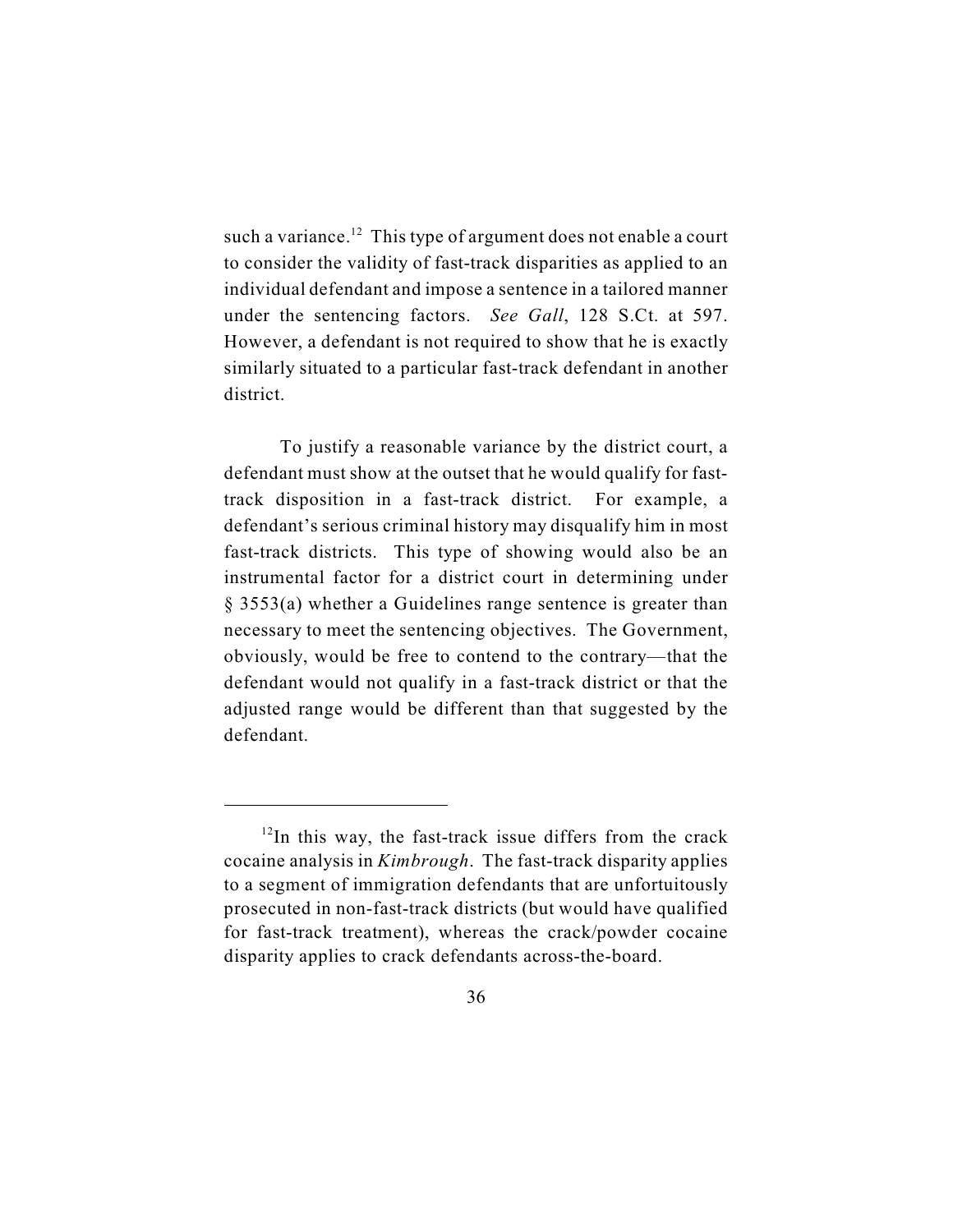In this case, Arrelucea stated in his sentencing brief that he qualified for a departure in fast-track districts, and that if he "were to receive a 4-level reduction . . . his [G]uideline[s] sentencing range would be 30 to 37 months," instead of his 46 to 57 month non-fast-track range. Overall, based on the totality of the § 3553(a) factors and Arrelucea's circumstances, he argued that a sentence between two and three years would be appropriate. The Government responded that Arrelucea did not show that he is "similarly situated to other defendants found guilty of similar conduct."<sup>13</sup>

Additionally, a defendant must demonstrate that he would have taken the fast-track guilty plea if offered (and, in so doing,

 $13$ <sup>13</sup>The requirement we outlined above, however, is not one of exacting particularity. We do not contemplate that a defendant must seek out and match himself with a specific defendant in a fast-track jurisdiction that has exactly similar circumstances. Such a tall requirement would be overly burdensome on the defendant and unnecessary in light of *Kimbrough*'s holding. To illustrate, a defendant would not have the resources to comb through individual sentences in fast-track districts and pin down another defendant with circumstances paralleling his own. Moreover, a non-fast-track defendant would not have exactly parallel circumstances because he would not have had the opportunity to waive his appellate or other rights in exchange for the departure recommendation, as is part of a plea agreement in fast-track districts (and not available to a defendant in a nonfast-track district). *See Rodriguez*, 527 F.3d at 230–31.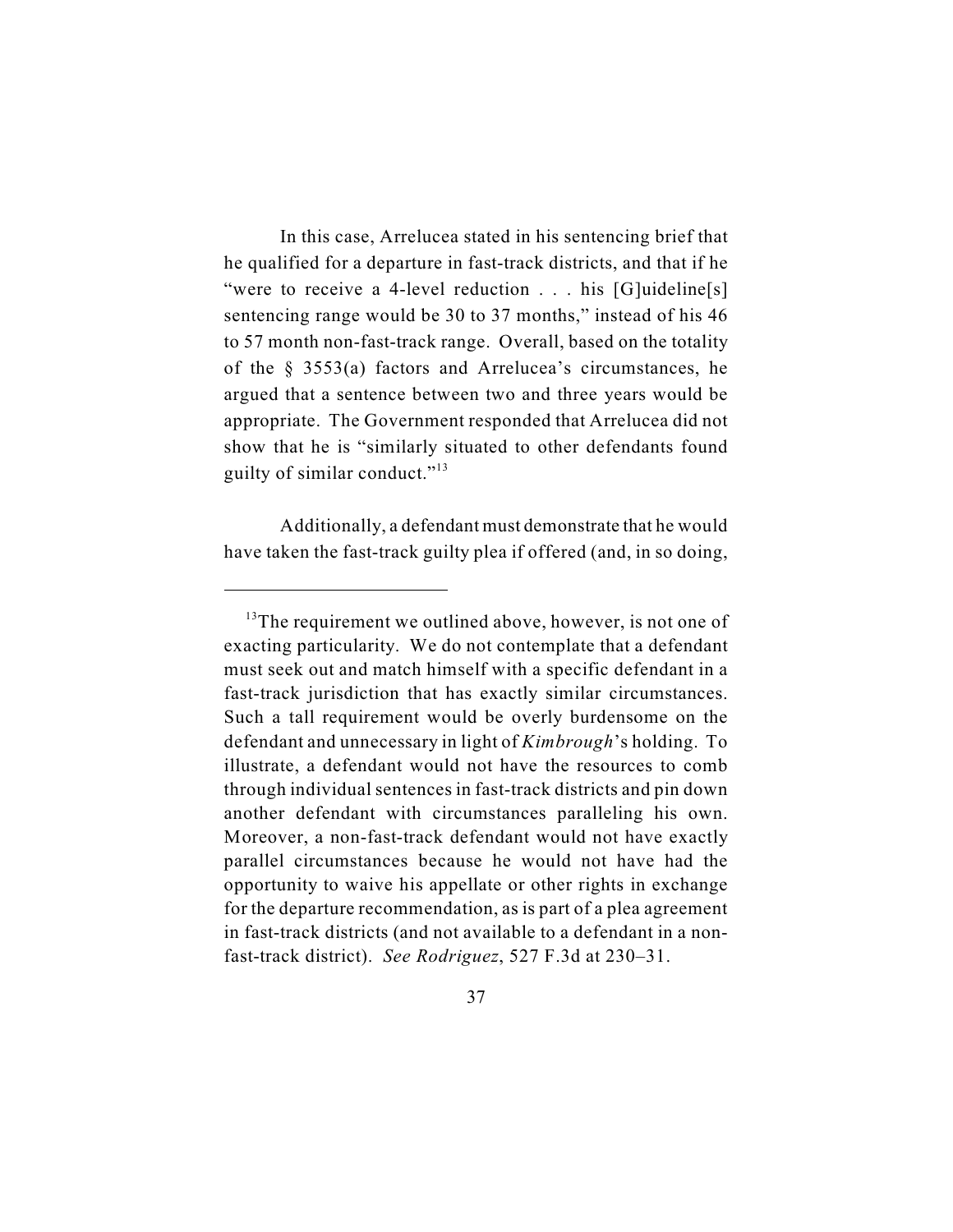waived his appellate rights, including his habeas rights but for ineffective assistance of counsel). For example, in Arrelucea's case the sentencing record shows that he would have accepted a fast-track plea if the Government had offered him one. He offered to accept a plea agreement and waive his appellate (and, we presume, his habeas) rights if the Government would stipulate to a four-level departure at sentencing. The Government, of course, rejected this offer. Moreover, at the sentencing hearing defense counsel informed the District Court that Arrelucea would have accepted a fast-track plea. We do not require a more extensive showing. Requiring anything more than what Arrelucea did in this case would create an insurmountable obstacle for a defendant because the point in affording a sentencing judge discretion to consider the disparity created between fast-track and non-fast-track districts as part of the compendium of  $\S 3553(a)$  sentencing factors is that this type of plea is not available to a defendant in a non-fast-track district. As is conventional sentencing practice, the Government would be free to argue that a variance below the Guidelines range on the basis of fast-track disparity would not comport with the § 3553(a) factors.

# **IV. Conclusion**

At the sentencing hearing, the District Court concluded that it was prohibited by *Vargas* from considering Arrelucea's fast-track disparity argument. This is no longer true in light of *Kimbrough* (as confirmed by *Spears*), and thus a district court is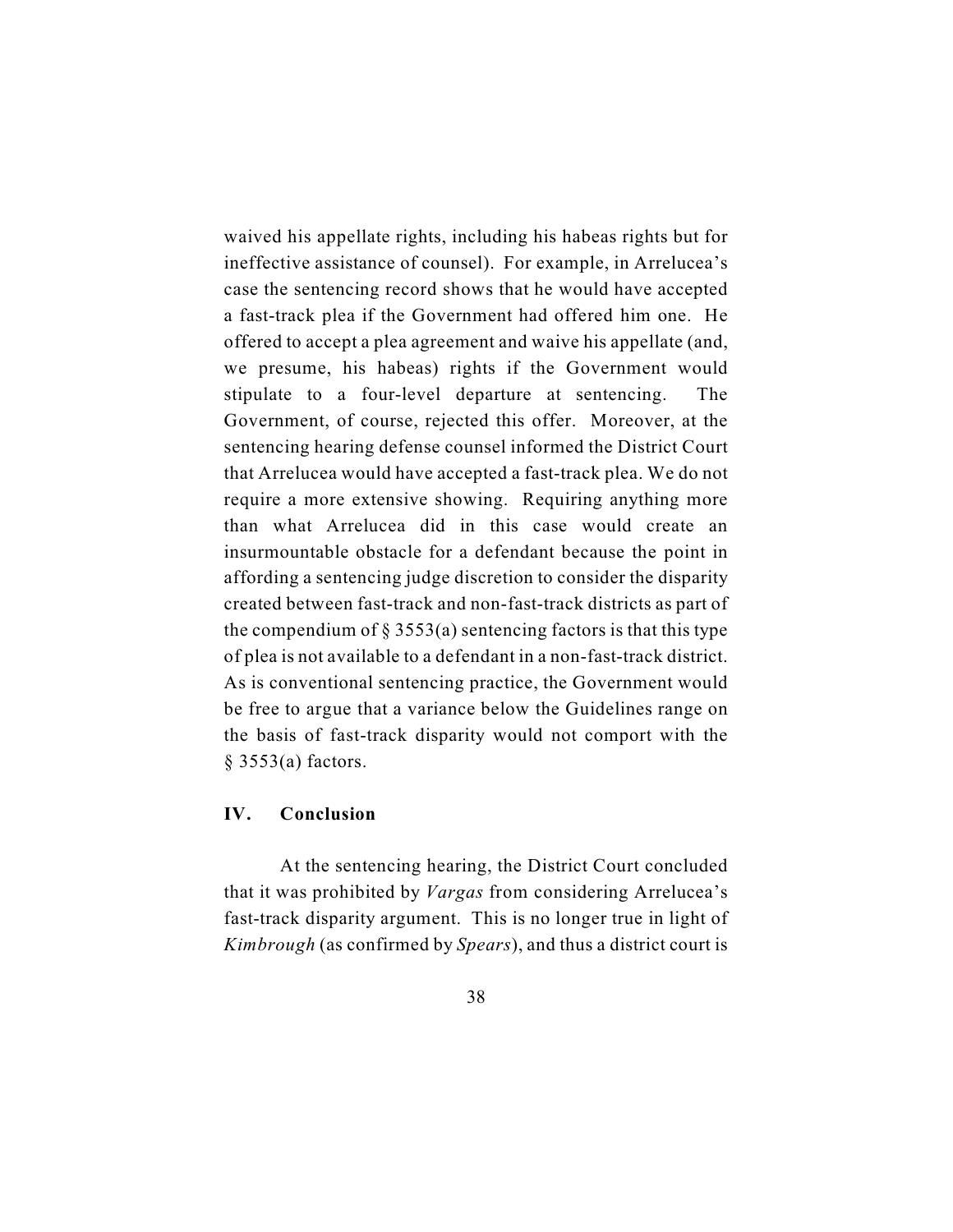not barred from considering a fast-track argument when evaluating the applicable  $\S$  3553(a) factors, including the Guidelines range, at the third step of sentencing (setting the sentence). Accordingly, we vacate Arrelucea's sentence and remand to the District Court for reconsideration.<sup>14</sup>

 $14$ Arrelucea raises two other arguments as part of his appeal. First, he claims that his sentence was procedurally unreasonable because the District Court did not give meaningful consideration to the applicable  $\S 3553(a)$  factors. We quickly dispose of this argument because we are vacating Arrelucea's sentence and the District Court will have another opportunity on remand to consider the parties' arguments, the sentencing factors, and impose an appropriate sentence.

Second, Arrelucea argues that the "felony" and "aggravated felony" provisions of the illegal reentry statute, 8 U.S.C. § 1326(b)(1) and (2), are unconstitutional in light of *Apprendi v. United States*, 530 U.S. 466, 490 (2000). He raised this argument before the District Court, so waiver is not an issue here. However, it is foreclosed by the Supreme Court's decision on this issue in *Almendarez-Torres v. United States*, 523 U.S. 224 (1998), as Arrelucea recognizes. Although several Supreme Court decisions have cast doubt on the statute's continuing constitutional viability post-*Apprendi*, and the Court may ultimately sever certain provisions of the statute, we are bound by *Almendarez*-*Torres* and Arrelucea raises the issue only to preserve it. *See Shepard v. United States*, 544 U.S. 13, 27–28 (2005) (Thomas, J., concurring in part) ("[A] majority of the Court now recognizes that *Almendarez-Torres* was wrongly decided."); *see also Vargas*, 477 F.3d at 104–05 (discussing that